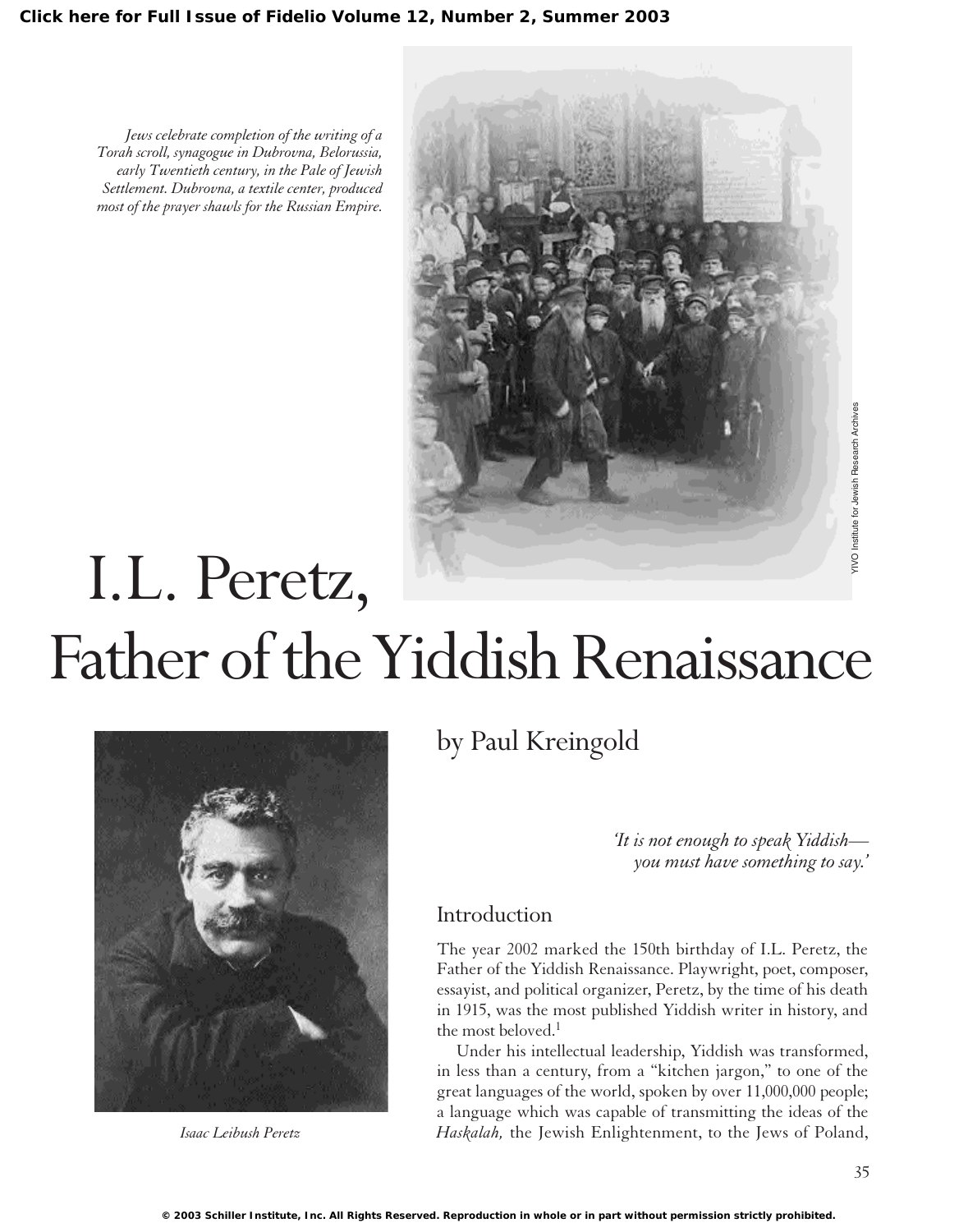Russia, and the United States. The *Haskalah* was initiated a hundred years earlier by the great German-Jewish philosopher Moses Mendelssohn, who demonstrated that a Jew could free himself from the parochialism of ghetto life, become recognized as the most profound thinker in the "outside" world, and still remain true to the faith of his fathers. In a 1999 speech, Helga Zepp LaRouche describes Mendelssohn as follows:

Moses Mendelssohn is a good example of a world-historical individual. By breaking out of the containment of the Jewish ghetto, taking the best of humanist culture from Plato to Leibniz to Bach to everybody else, he is a model of what every oppressed minority can do today. Take everything man-



*Political prisoners, in exile for crimes against the Russian Empire, pose with a Siberian farm family (seated), 1906. The author's grandfather is reclining on the right.*

kind has produced so far, add your own creative contribution, and be part of the creation of a new Renaissance.<sup>2</sup>

I.L. Peretz and his collaborators did exactly that in the late Nineteenth century, and, as a result, a Yiddish Renaissance flowered.

But, why is this worth looking at today? With the destruction of, especially, Polish Jewry, the assimilation of American Jews, and the creation of modern Hebrew, Yiddish is now, if not dead, then certainly dying. Why then spend time studying its origins? This is not difficult to answer. Firstly, the Jews of Eastern Europe were the last national group in Europe to undergo a Renaissance; a Renaissance with Warsaw at its center and literature as its primary creation. Yiddish literature: the stories, poems, and plays of Mendele Moykher-Sforim (Mendele Mocher Seforim), I.L. Peretz, Sholem Aleichem, and others, is uniquely the literature of the Jewish Pale, but like all world-class literature, it speaks universally to all of humanity.

And there is more. When I was growing up in New York City, there was an old picture hanging on the wall of my bedroom. Taken outdoors in 1906, carefully posed, its background is a thick pine forest and its subject is a Siberian farm family, a father with five children. In the foreground are two young men, half-lying, half-sitting. One of them is my grandfather, Adolph Rambam, and both of them are political prisoners, in exile in Siberia for

crimes against the Russian Empire. My grandfather's life story: fighting Cossacks on the streets of Riga during the 1905 Russian Revolution; publishing an illegal newspaper; his arrest and sentence to eight years in Siberian exile, his harrowing escape and eventual emigration to America; these, not Cinderella, were the "fairy tales" on which we were raised.

This, too, is the Yiddish Renaissance. The creators of this "new" language, speaking, for the first time, for an oppressed and despised people, living under brutal political and economic conditions, were of course concerned with the well-being of their brothers, Jewish and Gentile. Yiddish became not only a literate language, but a political language of labor, unionism, and protest, and Yiddish-language organizations such as the Jewish Bund played an important role in the history of late-Nineteenth-century Russia and Poland.

From a literary standpoint, the writers of the Yiddish Renaissance should be judged against the greats of European literature. Their stories are not "cute" and should never be read aloud with pseudo-Yiddish accents; that is, to do them justice, the musical *Fiddler on the Roof* is an insufficient model. These writers saw themselves in a brotherhood with Cervantes, Heine, Poe, and Pushkin.3 Many of them would have become great *Polish* writers, if growing anti-Semitism had not frozen them out of civil society.

The general theme of their writing is the need for uni-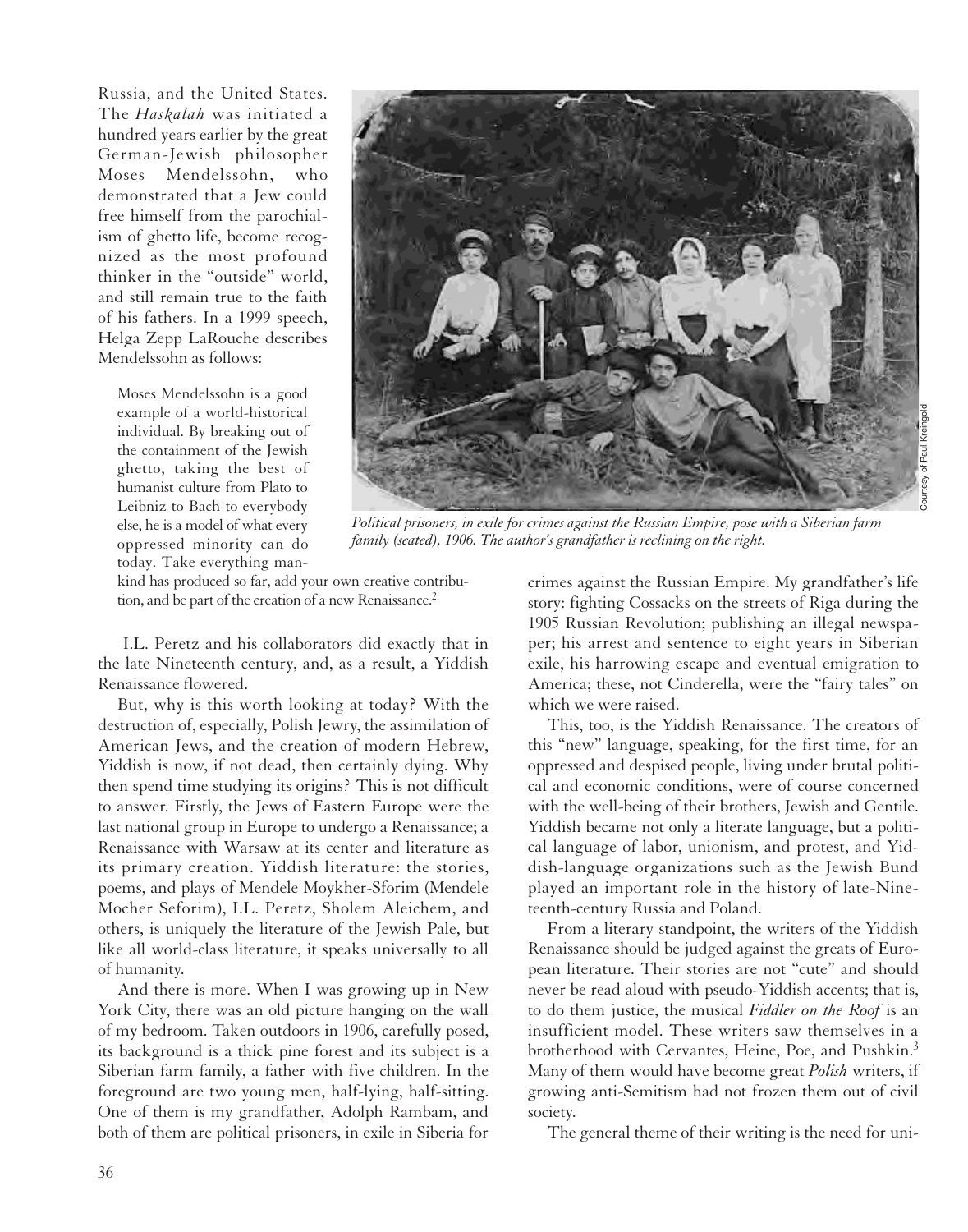versal progress. The oppressed minority, of which they were the eloquent spokesmen, could never be free, unless mankind as a whole were free. In this idea, they reflected the cataclysmic social changes brought on by the freeing of the Russian serfs in 1861, the American slaves in 1863, the Polish Rebellion the same year, and the freeing of the Polish serfs the following year.

I.L. Peretz was born, lived, and died in this period, from 1852 through 1915, and can be understood only within its context. When Peretz died, on April 3, 1915, he had been the dominant figure in the Yiddish literary life in Warsaw for 25 years, and over 100,000 people attended his funeral. But, Polish newspapers reported nothing of this event, as Poland was in the throes of a boycott of Jewish businesses. It was not always so in Poland. In fact, only 52 years earlier, during the 1863 Polish Uprising against the Russian Empire, Jews and Poles fought side by side against a common enemy. In fact, the history of Jewish immigration to Poland was, until the end of the Eighteenth century, basically a success story.

# A Surprising Early History of Poland

The first Jews, in significant numbers, began to arrive in Poland in the Twelfth century, and by the Thirteenth century, Poland was criticized by the Papal Legate for allowing Jews to dress like everyone else.<sup>4</sup> When the Black Death devastated Europe in the Fourteenth century, Poland, because of its lack of population density, was spared. Of the thousands who escaped Western Europe, many were skilled artisans, and others were Jews who brought with them banking and business skills. The result of this immigration was a period of great growth for Poland, as thousands of acres were brought under cultivation to provide food for Europe. While in the rest of Europe Jews were blamed for the plague, and some of the most horrific atrocities were committed against Jewish communities, in the Kingdom of Poland, Jews were allowed "their own fiscal, legal, and even political organization," in an environment of tolerance established during the reign of Casimir III (the Great) (1309-1370).<sup>5</sup>

The Jewish communities in Poland continued to grow, especially as other countries expelled their Jewish populations, such as Spain in 1492, and Portugal in 1496. By 1772, four-fifths of the world's Jews were living in Poland. But, it was not only Jews who had immigrated; in fact, only 54 percent of Poland's population was Catholic in 1794.<sup>6</sup> Read, and enjoy, one author's description of Eighteenth century Poland-Lithuania:

or Armenian merchants. . . . The Roman Catholic majority was surrounded by a colorful array of sects and faiths by Calvinists, Lutherans, Arians, Unitarians; Orthodox, Uniates and Old Believers; by orthodox Jews, Karaim, Chassidim and Frankists; by Armenian monophysites and by Tartar Muslims. The official languages of Polish and Latin in the kingdom were matched by Ruski and Polish in the Grand Duchy. Vernacular speech was conducted in anything from the four main regional dialects of Polish, plus Kashub and *goralski* (the highland brogue), to Ruthenian in its northern (Byelorussian) or southern (Ukranian) forms; Lithuanian, Latvian and (to 1600) Prussian; *platdeutsch* in the northern cities, Yiddish, Tartar, or Armenian. . . . The liturgical languages in use included Church Latin, Old Church Slavonic, High (Lutheran) German, Hebrew, and Arabic. Documents were written in a variety of alphabets including the Roman, Cyrillic, Hebrew, and Arabic. Even the calendar showed marked variations. In a city like Wilno, for example, when the Poles celebrated the Constitution of 3 May A.D. 1792, the Orthodox were still on 22 April, the Jews were in the month of Iyyar after Passover in the year 5552 AM, and the Tartars were in the eighth month of the year Hegira 1205.7

Now, one should not get overly sentimental about old Poland. No American who cherishes our Constitution and history, would actually want to live in pre-partition Poland. After all, this was a feudal nation, with the majority of the population tied to the land and very poor, ruled over, quite ruthlessly, by a noble class called *szlachta.* Nevertheless, it is important to understand that Poland offered to Jews and others a safe haven, where they could live in relative security, and that haven was offered for over 500 years.

## The Partition of Poland

Between 1772 and 1795, Poland was absorbed into the Russian Empire as a result of the First, Second, and Third Partitions of 1773, 1793, and 1795. This, of course, was the period of the American Revolution, and, as one would expect, the fight for a North American republic was watched closely in Warsaw, Krakow, and Lubin. On May 3, 1791 the Polish parliament, or Seym, approved Europe's first written constitution. Other policies were initiated to improve the lot of labor, peasants, and the Jews, and create a national bank and paper currency. Russia quickly sponsored a counter-revolution, and a Russian army of 97,000, led by a few Polish Quislings, quickly defeated the small Polish army of 37,000, but not before Tadeusz Kosciuszko, who had designed the West Point defenses for General George Washington, led the Polish army to one of its few victories.

Soon, Russia and Prussia grabbed more Polish territo-

<sup>[</sup>T]here flourished a profusion of peoples, a riot of religions, a luxuriance of languages. Polish noblemen and Slavonic peasants mingled with German burghers and with Jewish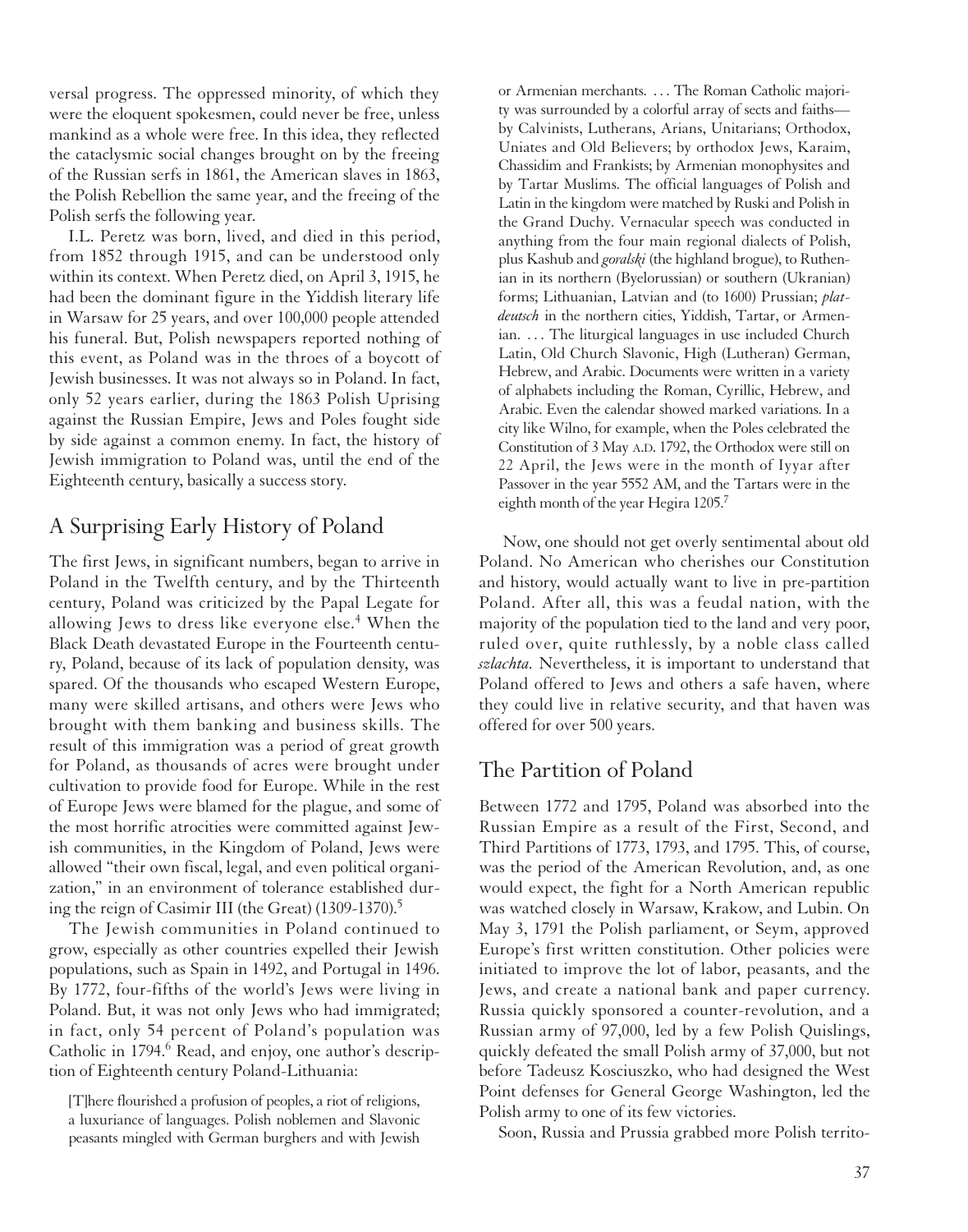# What Was the Yiddish Renaissance?

Beginning in the Eighteenth century, followers<br>
of the great German-Jewish philosopher Moses Mendelssohn undertook to spread his ideas to the majority of Europe's Jews, who lived in Eastern Europe and Russia, and who spoke the Germanic language Yiddish. Known as the *Haskalah* movement, its adherents, the *maskilim,* set out to elevate the Jewish population from the self-imposed backwardness of Hasidic religious fundamentalism. In order to carry out this mission, the impoverishment of the Yiddish language as a conveyor of profound ideas had to be overcome, and a number of Jewish authors undertook the task of creating true literature in Yiddish, as a means of popular education. This was known as the Yiddish Renaissance. The three greatest of these authors were Mendele Moykher-Sforim (1836-1917), I.L. Peretz (1852- 1915), and Sholem Aleichem (1859-1916). Their success in this mission, led to a proliferation of Yiddish-language publications, schools, and political movements throughout Russia and Poland.

The deteriorating situation for Jews in the Russian Empire and Eastern Europe at the end of the Nineteenth century, especially the anti-Semitic pogroms in which thousands of Jews were slaughtered, caused mass emigration to America. It is from this safe haven that the Yiddish Renaissance continued to wield influence—despite the Nazi Holocaust which decimated European Jewry through the contribution of its descendants to American society, most notably in the struggles for unionization and Civil Rights. *—PK*

ry, turning the remaining area into such an economic disaster that by 1793 the six largest banks in Poland had declared bankruptcy. In 1794, the Poles launched an insurrection. A Polish cobbler drove the Russians out of Warsaw in 24 hours, killing 4,000 Russian soldiers. A Jewish Regiment of the Polish National Guard was formed, marking, according to one author, the "first Jewish military formation since Biblical times."8 Kosciuszko, leading a force of 4,000 regulars and 2,000 peasants armed with scythes, defeated a Russian army.

Eager to stamp out the contagion of Republicanism, and always greedy for more loot, Prussia and Austria joined Russia to crush the insurrection. When its political leader, Kosciusko, was wounded and captured on October 10, 1794, the Russians went for the *coup de grâce.* As a harbinger of future policy, the Russians attacked Praga, a Jewish suburb of Warsaw, and massacred the population. Well-warned by this atrocity of the consequences of further resistance, Warsaw capitulated, and the insurrection was over.

Now the dark years began. The cream of Polish leadership, those not dead or captured, went into exile, and ten thousand Polish officers were sent into hard labor. In 1797, a protocol was signed by the victorious powers, "binding themselves to excise the name of Poland from all future documents, to remove any reference to it from diplomatic business, and to strive by every means for its oblivion."9

# Russian Policy

For the next hundred years, the period we are considering in this article, the fate of Poland's Jews, and indeed the fate of all Poland's people, rested on the internal battle in the Russian Empire between two factions. On one hand, the "modernizers" attempted various reforms, both economic and social, modelled on American System methods. Arrayed against the "modernizers" was the "Third Rome" grouping. As one author writes, "Every period of actual progress in the Russian Empire was accomplished in opposition to the 'Third Rome' cultural outlook of the Russian autocracy and church." This outlook "promulgated a mass of racist doctrines glorifying the ignorance and submissiveness of the Russian peasantry which, according to this cult ideology, was joined in mystical union with the 'sacred soil' of Holy Mother Russia through the intervention of God's agent on Earth, their Caesar (or Czar in Russian)."10

The result was a see-saw policy of progress and reaction. For example, under Czar Alexander I (1801-1825), the double taxation of Jews was ended and they were permitted to own farmland and establish factories. By the end of his reign, the double taxation was reinstated and the factories and farmland were taken away; in fact, Jews were forced to live in one area of the Empire alone, stretching from Baltic Poland to the Black Sea, dubbed the Pale of Settlement [SEE Map, page 43].

Under Czar Nicholas I (1826-1855), a punitive 25-year military draft was established for Jews. Jews were expelled from all major Russian cities and forced into the Pale, while Jews living in the Pale were forced out of the villages and into the towns. Later, with the ascent of the new Czar, Alexander II, the draft was abolished, and major cities were re-opened to Jewish settlement.

It should be kept in mind that the attacks on the Jews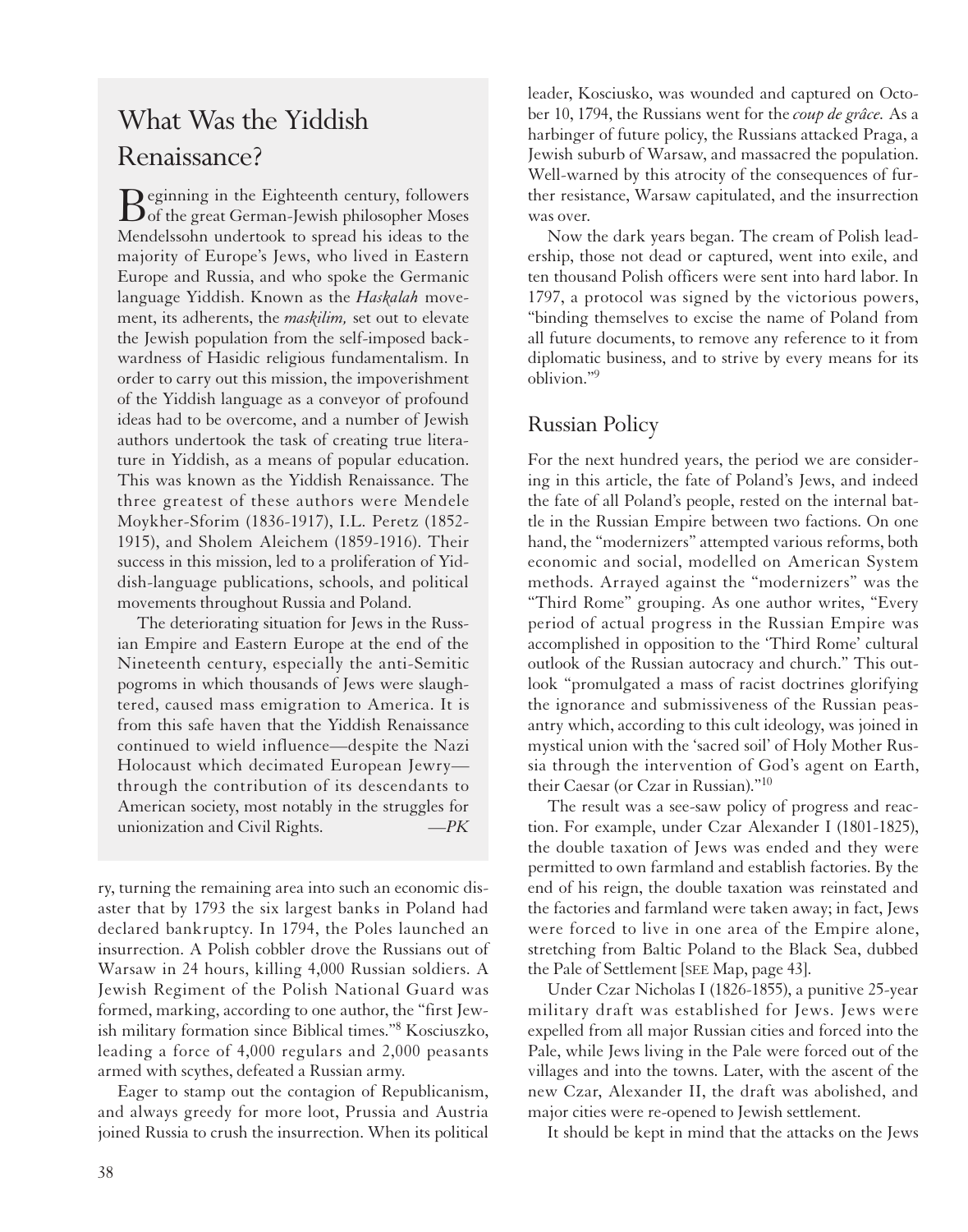during this period were not merely attacks on property or civil rights. Their generally miserable economic conditions were worsened 100-fold by pogroms, government- and church-supported attacks by thugs on Jewish communities. One of the results of this misery was the mass emigration of Jews from the Russian Empire and Eastern Europe to the United States late in the Nineteenth century [SEE Map, page 49].

It should not be overlooked that the other powers which had swallowed Poland, Prussia and Austria, were also guilty of the worst kind of economic oppression of the Jews under their control. For example, in Austrian-controlled Galicia:

Still more invidious was the introduction in 1797 of the candle tax, which was trebled in the course of two decades. Every married Jewish women was required to pay the candle tax of ten kreutzers on two candles to the tax lessee before the Sabbath began, whether or not she had any money to buy candles! The homes of those who could not pay promptly were raided by the tax collector on Friday night, and he was empowered to confiscate the household goods, including even the bedding. According to . . .

*Not only did the philosophical and political works of Moses Mendelssohn known as the "Berlin Socrates"—lay the basis, with his collaborator Gotthold Lessing, for the Weimar Classic of Schiller, Goethe, and the Humboldts, but they inspired the "Haskalah" (Enlightenment) movement that brought the fruits of European culture to the Jews of Eastern Europe, out of which the Yiddish Renaissance was born.*



The Granger Collect



*Yiddish Renaissance authors.* **Top row, left to right:** *Mendele Mocher Sforim, I.L. Peretz, Sholem Aleichem: the "grandfather," "father," and "son" of the Yiddish Renaissance.*  **Bottom row, left:** *Mendele Mocher Sforim surrounded by Y.H. Ravnitzky, S. Anski, C.N. Bialik, and S.S. Frug.* **Right:** *Sholem Asch.*

reliable testimony . . . , one would often meet impoverished people on the street on Fridays begging for a few kreutzers in order to pay the candle tax.<sup>11</sup>

# The *Haskalah* and the *Maskilim:* Enlightenment and the Enlighteners

Another important part of this story, which you must know to understand the Yiddish Renaissance, is the *Haskalah,* the Jewish Enlightenment. Spreading out of Eighteenth-century Germany, from the mind of Moses Mendelssohn, Jews in Eastern Europe began to reject the

mysticism and fundamentalism of the Hasidic rabbis then dominant, especially in the rural Jewish communities of the Pale. As one author writes:

Science was regarded by the Hasidim to be such a great threat to faith that even medicine was rejected by some of the rebbes. When the terrible cholera epidemic of 1831 broke out, Hersh of Zydaczow deemed it necessary to write a letter enjoining his Hasidim . . . against being treated by a physician. His remedy for cholera was to "recite all Psalms every week, pledge to charity after completing each of the five books of the Psalms, recite the Ketoret (the biblical portions concerning burning of incense in the Tabernacle)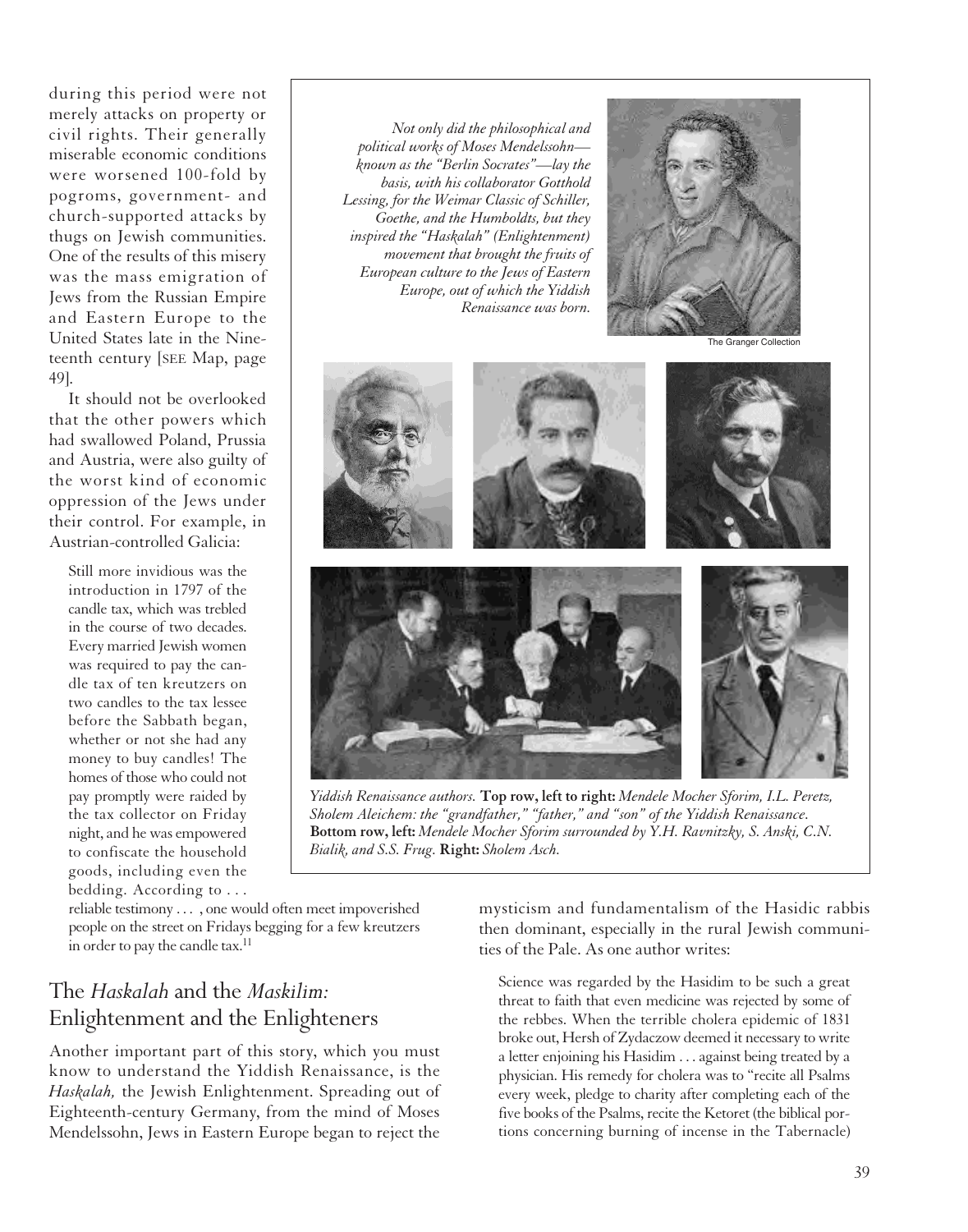before 'May it be Thy will,' and examine the mezuzahs to insure that they are ritually fit."<sup>12</sup>

The opposite tradition, where reason, science, and religion do not conflict, stretches way back in Judaism, to Maimonides in the Fourteenth century, to Philo of Alexandria in the First century, and to Rabbi Hillel in the First century B.C.

The organizers of the *Haskalah* were the *maskilim,* the Enlighteners. As with Moses Mendelssohn, the *maskil* did not *reject* Judaism, but *embraced* it for its tradition of social order based on law and justice. As opposed to the Hasidic rabbis, the *maskilim* were willing to live in a world inhabited by many religions, by many peoples, who believed differently, and were willing to help build that world.

The conflict between parochial tradition and a wider view is one of the major themes of Nineteenth-century Jewish literature. For example, in Mendele Moykher-Sforim's *Don Quixote*-like novel *The Nag,* the Jewish mother pleads with her *maskil* son, Israel:

"Well, my son, you seem to be drawn to your fairy tales, to burning the midnight oil over your books. . . . Oh those books of yours! All they yield is new cares and woes. Israel, I am only a plain woman and fail to understand why you should be concerned so much over that world of which you speak so often and to which you are so strongly drawn. Stay near your mother where, thank God, you are well taken care of. And for whom, if not for you, my son, have I struggled and worked my fingers to the bone all of my life?"<sup>13</sup>

Great literature also came out of the *Haskalah* written in Hebrew, the holy tongue, but even to the *maskilim,* Yiddish, the language of the people, was merely "jargon." Thus, the Jewish Enlightenment freed Jewish intellectuals in Eastern European from their urban ghettoes and rural *shtetls* (villages), but the majority of the Jewish population still waited for the *Haskalah* to be transmitted in a language they could understand.

# Peretz's Childhood and Youth

Isaac (Yitzhok) Leibush Peretz was born in Eastern Poland, in the city of Zamość, which was founded in 1580 by Jan Zamoyski, a Polish general, educator and art lover. The Polish connection to Italy was strong in the Sixteenth century, and it stretched beyond the shared religion. Zamoyski wanted to build a Renaissance city, so he imported an Italian architect from Padua, Bernardo Mirando. (Zamoyski himself, after attending the Sorbonne and the College de France, had been formerly the rector of the University of Padua). The 20-year citybuilding project was both an architectural and a com-

mercial success. This new city, whose great buildings included a Catholic church, Franciscan church, Armenian church, Orthodox church, synagogue, university, library, arsenal, public bath, town hall, a palace and three market squares, became a great trading city, whose lively beginnings were fertilized by many cultures and peoples, Poles, Germans, Italians, Greeks, and others.<sup>14</sup>

Although the official town history praises the town as a center of "peaceful coexistence" between the various groups, over the years local Jews suffered those indignities, blood libels,<sup>15</sup> starvation, forced conversions, and public hangings, which were quite "normal" in Europe over the last millennium. In addition, because of its location, Zamość was constantly changing hands, as marching armies through siege and slaughter captured the city, despite its moat and high walls.<sup>16</sup> During Peretz's lifetime, the city was ruled at various times by Poland, Austria, and Russia. By 1856, some 60 percent of its population of  $4,000$  was Jewish.<sup>17</sup>

Nevertheless, Zamość was a special place, and Peretz in his biography makes that point very strongly: "The Jewish Enlightenment came to Poland, and outside of Warsaw, Zamość was the most natural place for it to take root." But, says Peretz, the Jews of Zamość were not assimilationists, for with whom could they assimilate?

The Polish middle class, as he describes it, was backward and ignorant. The peasants "were quiet submissive folk, just released from serfdom. ... The younger ones, still unsure what to do with their freedom, submitted to their elders, who slapped them when they failed to fall on their knees before the landowner, cap in hand and face to the ground." Then there were the officers of the occupying Russian Army. Although they were educated and approachable, Peretz says, "We were flaming Polish patriots," who could never form any alliance with them, especially, "Not, God forbid, in any alliance against the Poles! How long had it been since we prayed for the success of the second Polish uprising?"18 (This is a reference to the 1863 Polish rebellion against Russia.)

Amongst the Jews, there were many accomplished figures. Moses Mendelssohn's rabbi and first teacher, Israel Samoscz, was from Zamość. There was Dr. Shloyme Ettinger, a playwright, who wrote a Yiddish adaptation of Schiller's narrative poem "The Song of the Bell"; Jacob Eichenbaum, who wrote Hebrew poetry and translated mathematical works into Hebrew; Alexander Zederbaum, who founded the first Hebrew weekly in Russia in 1860, and its Yiddish supplement two years later.<sup>19</sup>

One of the richest men in Zamość, highly assimilated and an "Enlightener," was Abraham Luxemburg. Behind his large house was a walled garden in which, according to Peretz, Abraham's "hunchbacked" daugh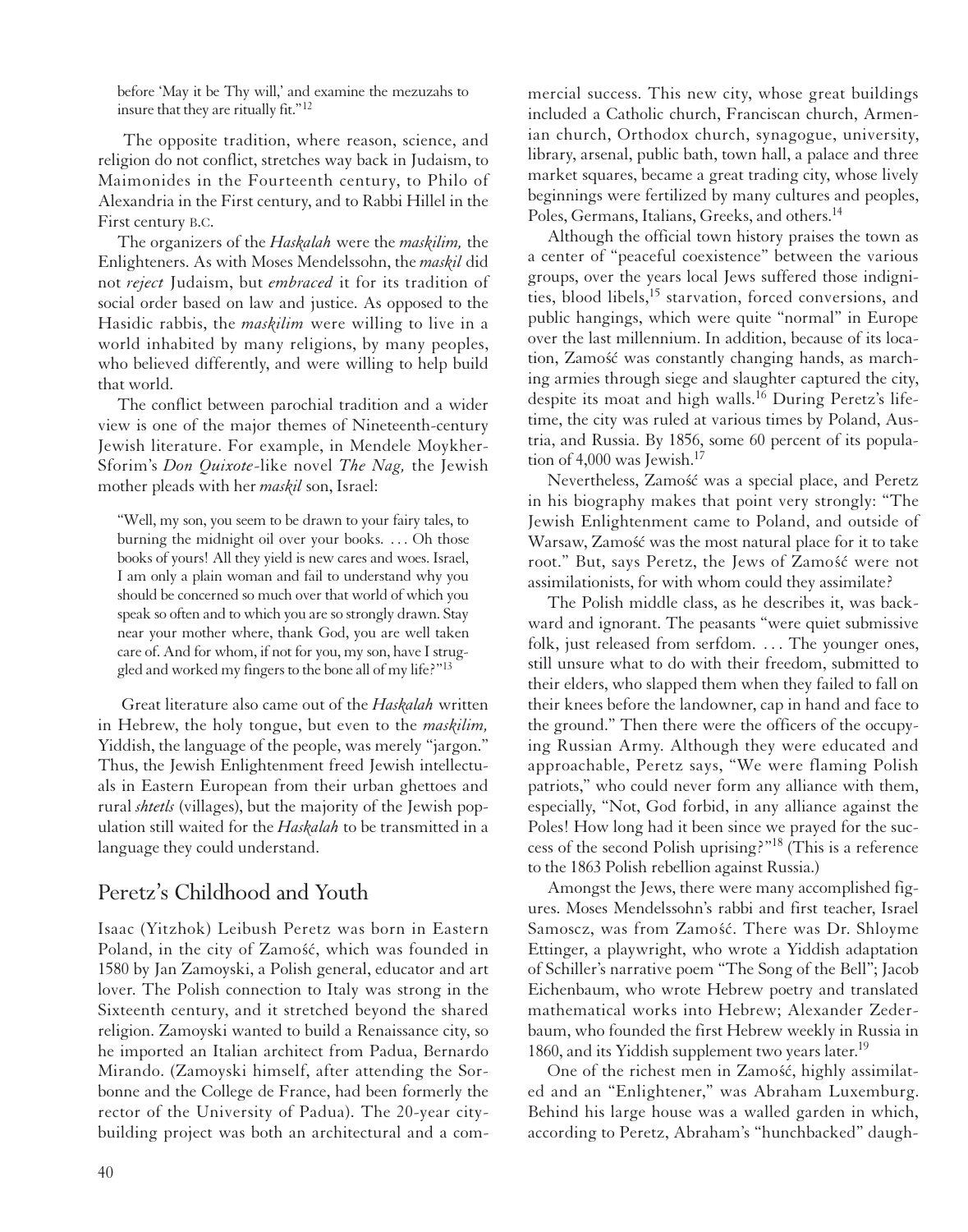ter, respected for her education, but "afraid to show herself on the street," hid from the world and read her books. This young lady, of course, was the revolutionary socialist Rosa Luxemburg.<sup>20</sup>

Peretz came from a long line of scholars and men of the world. His great-grandfather wrote Talmudic tracts, and it is reported that his great-grandmother studied the Talmud "like a man."<sup>21</sup> His grandfathers were merchants in Danzig and Leipzig, and his father a businessman, the owner of a whisky distillery.

The character of Peretz's parents is lovingly revealed in his memoirs. Of his father, Peretz writes:

*I.L. Peretz was born in Zamos´´c, a city in eastern Poland near the border of present-day Ukraine.*



*In 1580, an Italian architect was brought in to construct Zamo´s´c as a Renaissance city by its founder, Jan Zamoyski, the former rector of the University of Padua.* **Above:** *City Hall.*  **Right:** *Merchants' apartments.*

**Zamo´s ´c ★ LITHUANIA** Vilnius Minsk Grodno **POLAND B ELARUS** Warsaw Brest Lodz Lublin. **U KRAINE** Zamość + Kiev  $\bullet$  Krakow Zhitomir  $\bullet$  Lvoy **SLOVAKIA HUNGARY** H I

[T]he word went out that the government would be drafting men into the army. He was a liberal, and something of an anarchist, and when people got frightened, his advice was not to be frightened and not to comply. People should just refuse to go.

They said, "We'll be whipped."

He said, "They can't whip the whole world."

- "They will take us away in chains."
- "There aren't chains enough!"
- "They'll put us in prison."

"Only if they make the whole world a prison."22

#### And, of his mother:

The guest took hold of our large double-eared copper rinsing cup in one hand, emptied it over the other hand, and then, switching hands, filled the cup again to the brim and repeated the process. This he did three times, each time with a full cup.<sup>24</sup> Our water carrier was Ayzikl, a tiny, frail man who supported his wife and eight children. He was paid by the week, not by the pail-full, refilling the barrel whenever it ran low. My mother, who was standing beside me, spoke softly to herself, but I could hear her words distinctly: "Pious at Ayzikl's expense."24

Peretz writes: "My father's, 'They can't put the whole world in jail,' and my mother's, 'Pious at Ayzikl's expense,' were the two precepts that, once implanted in my youthful soul, took deep root there and later bore fruit in everything I wrote."25

Early on, the Jews of Zamość made sure that Hasidic rabbis were kept out of the city. "If Zamość got word that a rebbe was on his way, the police were asked to set a guard at every gate, and the community provided a Jew to stand by him on watch. When the wagon appeared, it was challenged: 'Kudie?' Where to? 'Nazad!' Go back to where you came from!" It was not uncommon for secret converts to Hasidism, once discovered, to be beaten and then driven out of town!

Peretz jokes, "So you see, Her Royal Highness, the Jewish Enlightenment, didn't have a stitch of work to do Zamość. It was mostly a romantic sentiment. . . . And in compliance with Haskalah directives, people began to shorten their coats to modern style."26

Peretz grew up in this environment, but nevertheless received the standard Jewish education, studying, and memorizing, huge sections of the Talmud and commentaries. He was quickly recognized as a prodigy, studying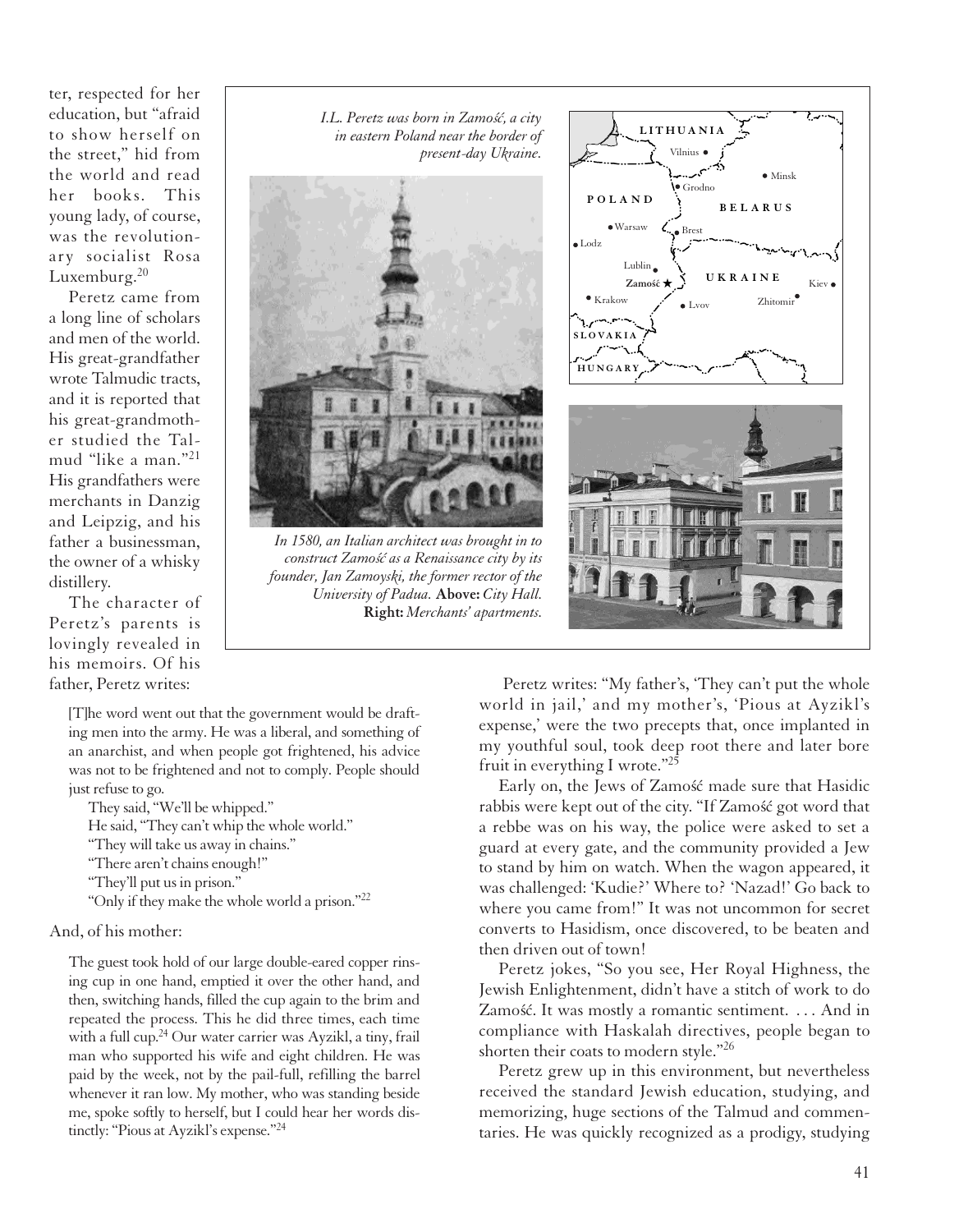the Hebrew Bible at age three and the Talmud at age six. By the age of 13 he was allowed to read, unsupervised, in the study house, where he discovered Maimonides' rational approach to Jewish law. In fact, *The Guide to the Perplexed* is reported to be the first book he read from cover to cover. <sup>27</sup> His reputation for brilliance led a local musician, who had tried, and failed, to open a bookstore, to give him the key to his library.

This library was a dark place, seldom used, with books scattered on tables, floors and shelves. Peretz decided to read every book, seriatim, starting at the door and working his way to the other end of the room. Reportedly, he read French novels, British moral philosophy, German poetry, Polish reformers, and the Napoleonic Code of Law, teaching himself German and Russian along the way. Very quickly he began to doubt all of the parochial beliefs which were instilled in him as an Orthodox Jewish youth. He says: "To whom could I talk to about all this? To whom could I pour out my lament for the ruins in my mind and the corpses in my heart? To the people around me? I lacked the very language to speak to them. I couldn't express these things in Yiddish, because I had no words for these ideas in Yiddish. I couldn't even talk about them to myself when I tried."28

Perhaps as a result of his frustration with Yiddish, but certainly as a reflection of his Polish nationalism, his first published poems were written in Polish at the age of 22, in 1874. Even later on, when he became editor of a Yiddish magazine, he always included reviews of Polish literature.

# Young Manhood

The failure of Peretz's first marriage demonstrates the conflicts Jewish society experienced because of changes brought on by the *Haskalah.* Ironically, given who was involved, it was an arranged marriage, which Peretz uneasily accepted because the bride was said to be beautiful and educated. She was all that, and more; the daughter of a famous Warsaw *maskil,* well-known for his writing in Hebrew and Polish on mathematics, geometry, and science. Furthermore, she spoke perfect Polish, and was in touch with some of the leading Polish writers of the day. In sum, the new bride considered her groom a country bumpkin! In addition, as the daughter of a Jewish writer who had grown up under the "honorable poverty" this occupation guaranteed, she was not so happy that her new husband was considering the same path. But, with all her sophistication, this young lady, in the Orthodox fashion, kept her shaven head covered with a wig. It is reported that Peretz, in a fit of anger, once tore off the wig and threw it into the fire.<sup>29</sup>

Despite the bad marriage, Peretz attempted to write. His composed Yiddish songs which became popular with teen-agers all over Zamość; wrote poems in Hebrew and, secretly, in Polish (secretly, because he thought they were not very good). In 1873, he travelled to Warsaw to visit his father-in-law and discovered, for the first time, the poverty of his wife's family. "Before he leaves Warsaw, he spends a few unforgettable days in Krashinsky's Garden, the 'Garden of Eden' of the *Haskalah* . . . , at the 'Haskalah bench.' In those days, luminaries of the enlightenment's older *maskilim,* writers, would gather at this bench in this Garden in the Jewish quarter and talk, argue, discuss."30 (One wonders whether this site can still be found in Warsaw, and whether a historic plaque has been installed.)

When he returned home, he decided to become a Polish writer and, for the next year, spoke and wrote only in Polish. Then he committed himself to writing Hebrew poetry, some of which was published. After five years of marriage, he divorced his wife and, in 1878, at the age of twenty-six, set up what would be a very successful law practice in Zamość. Soon after, he remarried.

During the approximately ten years that Peretz practiced law, he continued to write: Hebrew poems for Russian periodicals, Yiddish translations of portions of the Bible, songs protesting both anti-Semitism as well as Orthodox traditions. "One of the more popular ones, in typical *maskilish* fashion, ridicules the Zamość Jewish communal institutions, such as the study house and the poorhouse, and complains about the continually rising tax on kosher meat."31 He set up a night school for workers, teaching reading, arithmetic, and Jewish history. Soon, the local Hasidim complained to the authorities that the school was "socialistic," and it was shut down. The same thing happened to a school he set up for the poor children of Zamość.

Then, in 1887, the Czarist government, without any explanation, and without the right of appeal, deprived him of the right to practice law. Peretz travelled to Warsaw, and then to St. Petersburg for a personal audience with the Justice Minister of the Russian Empire. After emotionally pleading his case, the minister off-handedly replied, "So, there will be one less talented Jewish lawyer in Russia."32

Without any means of support, Peretz fell back on his writing. Soon, news arrived in Zamość that a young writer from Kiev, Sholem Aleichem, was publishing a collection of Yiddish writings called *Di Yidishe Folks-Biblyote.* Having just inherited a fortune from his fatherin-law, this wealthy young man (who would soon lose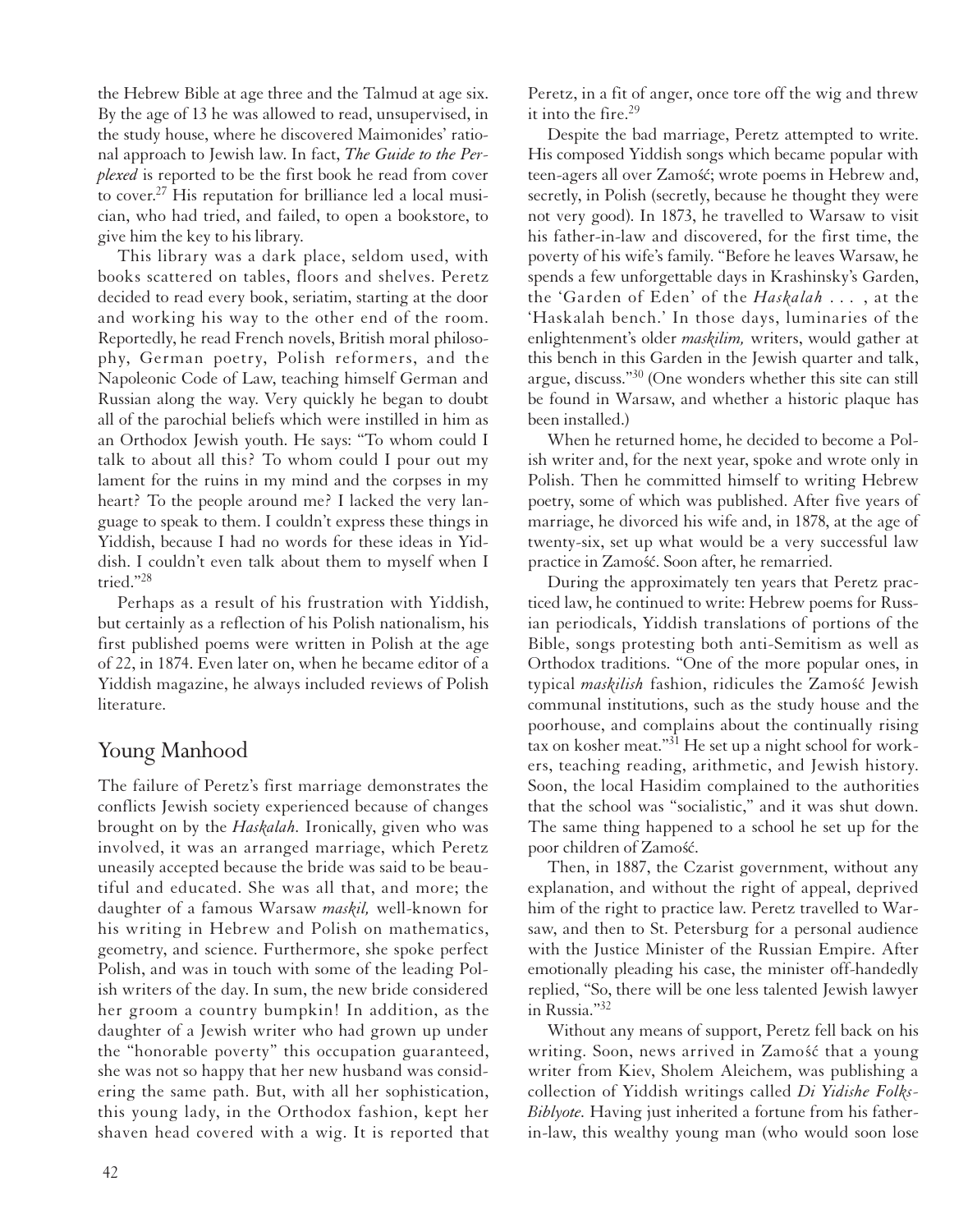

everything in stock market speculation) was paying top dollar for each contribution. In the initial communication between these two men, who would later be called the "father" and "grandson" of the Yiddish Renaissance, we can see how distant the "father," Peretz, was from Yiddish-language circles. He wrote two letters to Sholem Aleichem before admitting that he thought he was writing to Mendele Moykher-Sforim, who would later be known as the "grandfather" of the Yiddish Renaissance!<sup>33</sup>

For his collection, Sholem Aleichem selected Peretz's poem *Monish,* about a young Jew's seduction by the Christian world, which leads to his destruction. In this poem, Peretz clearly states the problematic nature of the Yiddish language; its inability to discuss anything which

transcends every day life. Ironically, as should be clear from the extract translated below, this lament of Yiddish banality is in itself a major step towards developing the power of the language:

Differently my song would ring If for gentiles I would sing, Not in Yiddish, in "Jargon" That has no proper sound or tone.

It has no words for sex appeal, And such things as lovers feel. Yiddish has but quips and flashes, Words that fall on us like lashes,

Words that stab like poisoned spears, And laughter that is full of fears,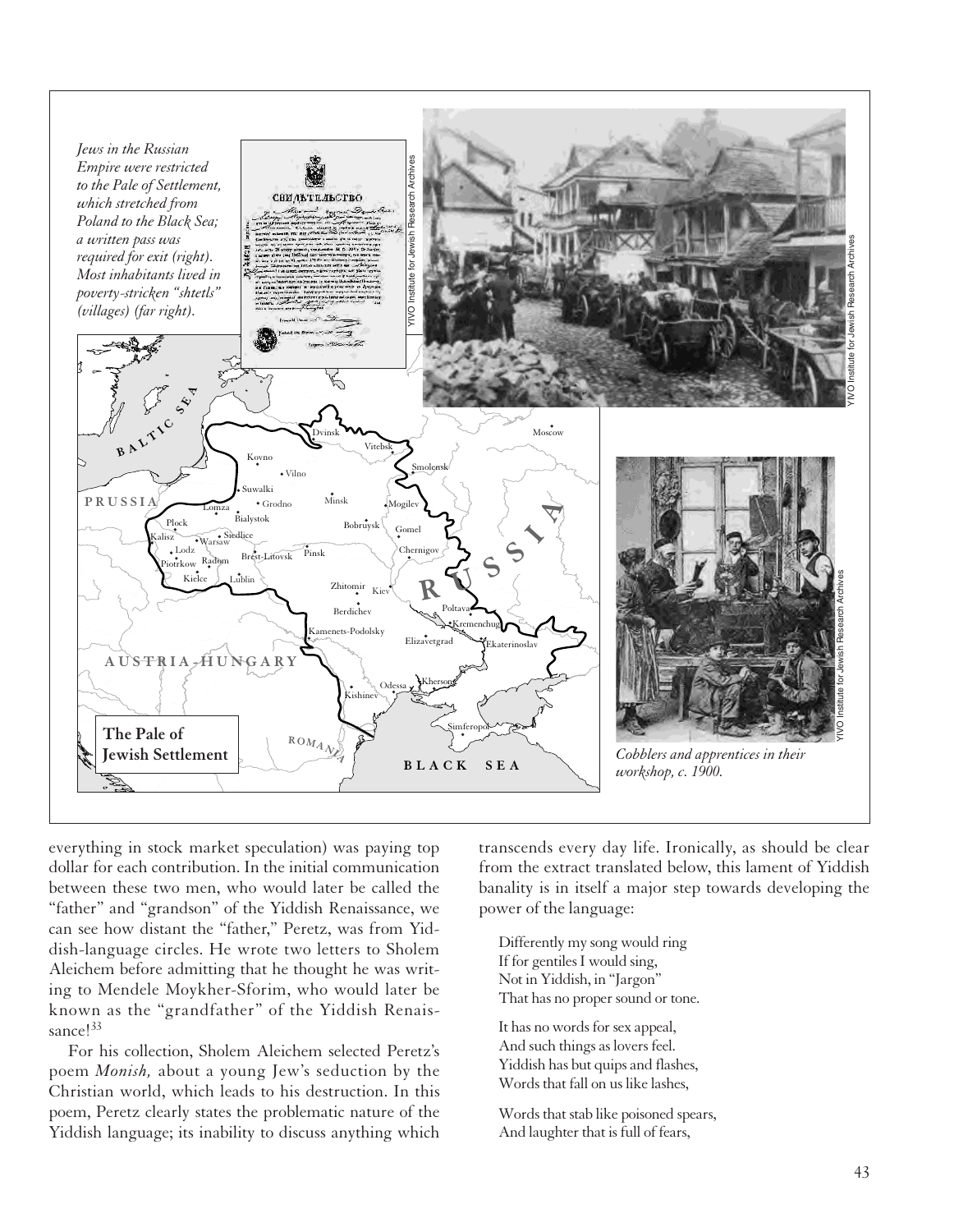# What Is Yiddish?

Yiddish, the language spoken by Eastern Euro-pean Jews (it literally means Jewish), is a Germanic language, with significant French vocabulary and syntax. It originated in the 13th century, with the expulsion of the Jews from France and their emigration to the German-speaking Rhineland. The language also contains Hebrew loan words for both liturgical and "family" usage, as well as Russian and Polish, the result of emigration to the east in subsequent centuries. There is an extensive medieval Yiddish literature, including chivalric romances, dating back to the early period; in 1534, a Hebrew-Yiddish dictionary of the Bible was published in Poland.

Although Yiddish uses the Hebrew alphabet and, like Hebrew, is written from right to left, it is a completely distinct language from Hebrew. (Hebrew, like its close relative Arabic, is a member of the Semitic language group.)

Yiddish was spoken by 11 million people worldwide, largely in Europe, at the time of the Holocaust. Jewish immigrants to the United States in the late-19th and early-20th centuries created a vibrant, Yiddish-based culture, which has all but disappeared as a result of assimilation. The contributions from the Yiddish idiom to American English represent a treasure-trove of hundreds of Yiddish words and expressions, in everyday usage.

Here are a few examples:

*nosh*—to eat a little something, a snack. "Do you want dinner?" "No, I'll just *nosh.*"

*shlep*—to carry or drag. "I *shlep* that chair with me whenever I move."

*meshugenah*—a crazy person. "My brother-inlaw is such a *meshugenah!*"

*shtik*—a routine, or obsession. "That comedian has a funny *shtik.*"

*kibitz*—to meddle or make unwelcome comments. "Did you come to *kibitz,* or to play bridge?"

*shnorrer*—a beggar. A *schnorrer* knocks at the door and says, "Lady, I haven't eaten in three days!" "So," says the housewife, "you should force yourself!"

*schlemiel*—a fool or unlucky person. "A *schlemiel* falls on his back, and breaks his nose!" Less well known is the *schlemazel,* the perennial recipient of others' bad luck. For example, there might have been a *schlemazel* standing in just the right place, so that when the *schlemiel* fell, it was the *schlemazel's* nose that was broken. *—PK*

And there is a touch of gall, Of bitterness about it all.

It is drenched with tears and blood, That comes pouring like a flood From the wounds that never cease, Of our Jewish agonies.

In Yiddish I have never heard A single warm and glowing word.<sup>34</sup>

A passionate man throughout his life, Peretz often spoke of the difficulty of wooing in Yiddish. That he solved this problem is demonstrated not only by his later work, but by the reports of his many amorous liaisons. It is interesting to note that Yiddish speakers hearing *literate* Yiddish spoken for first time, are reported to have exclaimed about their own language, "Why, it is as beautiful as French!"

With the publication of *Monish,* Peretz, now famous, moved back to Warsaw, where he lived a bohemian intellectual's life, with many creative friends, all of whom continued to converse and write in Polish.

In 1890, he was employed by a wealthy, converted Jew, Jan Bloch, who was sponsoring a survey of Jewish life in Poland. Bloch was a financier who, among other things, had contracts to build railroads in Russia. Although a convert, Bloch was disturbed by the growing number of anti-Semites in Poland who claimed, among other slanders, that Jews were parasites. Bloch hoped to prove that Jews were productively employed and were an asset to Polish life. Peretz's job was to visit Jewish towns near Zamość, helping the locals fill out questionnaires about their everyday existence. The survey was conducted in Yiddish, of course, and Peretz became immersed in not only the language, but the folkways of rural Jewish life. He soon published a book of his adventures called, *Pictures of a Provincial Journey through the Tomaszow Region in 1890.*

He was once again unemployed, and in 1891 his friends got him a job with Community Council of Warsaw, where he worked for the rest of his life. Although the pay was low, his working hours were 9 a.m. to 3 p.m., which allowed time for writing. With his wife and son, he rented a three-room apartment at No.1 Ceglana Street in Warsaw. For the next 25 years, this tiny apartment became the center of the Yiddish Renaissance, as visiting writers from all over the Pale were offered hospitality and encouragement or criticism of their work.

The Yiddish writer Sholem Asch, in his "My First Meeting with Peretz," describes the dynamic which Peretz created among young Jewish intellectuals in Poland: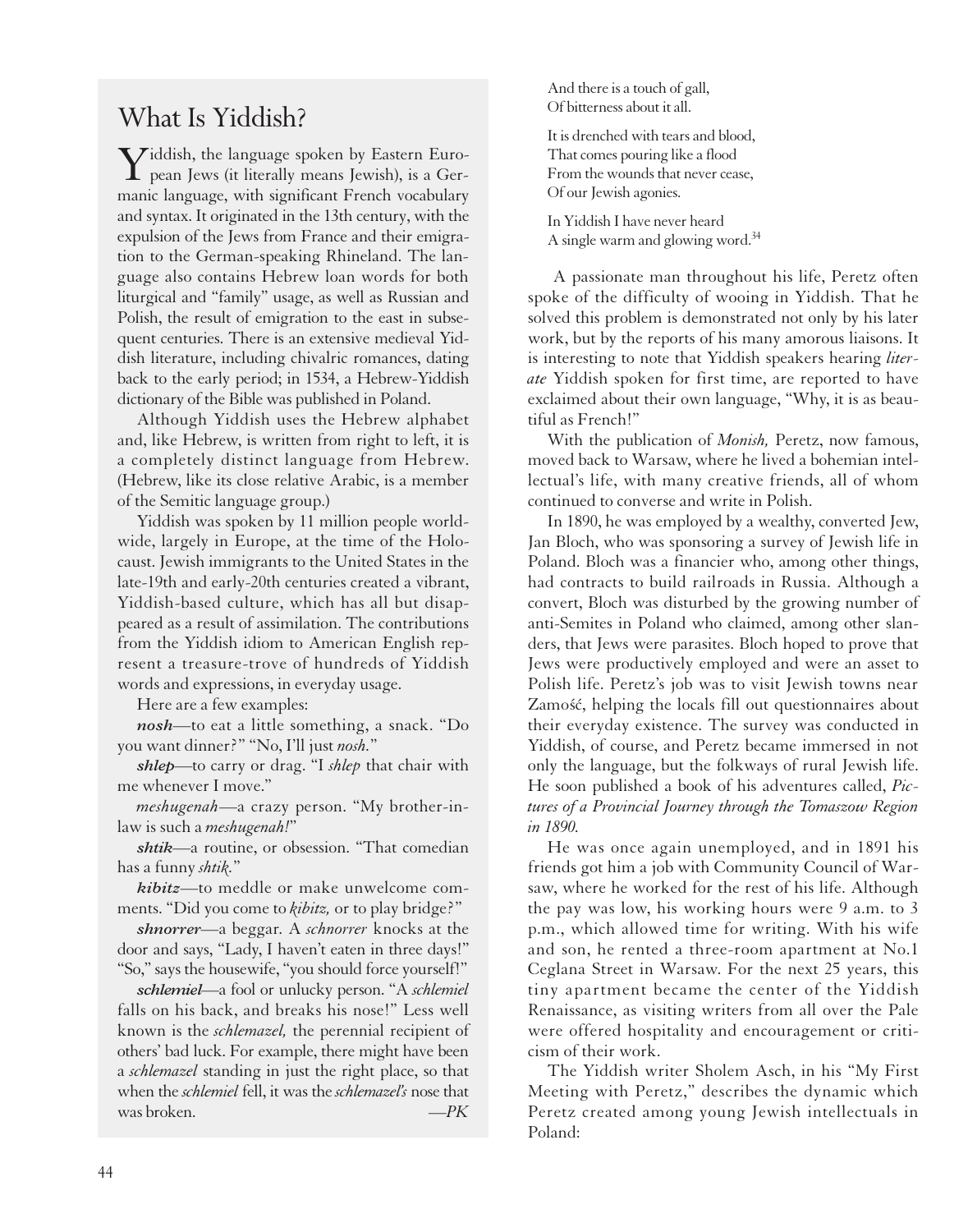It is a curious fact that Mendelssohn's translation of the Bible into German, printed in Hebrew characters, opened the way to German classics for many a yeshivah bochur [boy who studies the Talmud–PK] whose mental horizon had been bounded by talmudic and rabbinic lore—opened the way to Schiller, Körner, and Goethe, as well as Shakespeare in German translation. But these were, in the final analysis only extraneous books. The lacunae left by loss of religious faith and belief in the Messiah still remained. There was no substance to cling to, there was no purpose to aim at. Hebrew, Polish grammar, the elements of arithmetic, German these subjects were only means to an end. But what practical end was to be envisaged? Our hearts remained empty and



gnawed by a vague longing. Yet we were young and craved for something to live by.35

Asch continues that, just at this time, a young man arrived in his town with some of Peretz's stories printed in Yiddish, "jargon," "the kind servant girls and journeymen borrowed from book hawkers at three kopeks a week":

We read them and were powerfully affected by them. They taught me three things . . . [T]hat there was no need of waiting until I could write grammatical German or Hebrew, but that I could say things now in the simple idiom that I and all others around me spoke. Secondly, I learned that the story need not deal with barons or princes, as in Schiller ... . Why not a present-day story about people I knew and saw daily? Thirdly, and most important, I found that there was always an idea behind the story that Peretz wrote. He demanded, for example, some great act of justice for his heroes . . .

From then on I longed for No. 1 Ceglana, Peretz's address.36

Let us take a look, then, at some of these stories, which created the Yiddish Renaissance.

## Three Short Stories

### **1. 'Bontshe Shvayg'**<sup>37</sup>

There are many words in Yiddish for the unfortunates of world, the losers, those for whom success is always beyond reach; *shmo, shnuk, shlump, schlemiel,* and *schlemazel* are a sampling. Leo Rosten in his *Hooray for Yiddish!* masterfully explains the different shades of meaning in words such as these, for example, "A schlemiel is always spilling hot soup—down the neck of a schlemazel."38 As you can see from Rosten's definition, these words, though derisive and often dismissive, also have a hint of humor or even affection, as in: "My brother-inlaw, such a schmo!" But in his 1894 story "Bontshe Shvayg" ("Bontshe the Silent"), Peretz creates a character so pathetic that even Yiddish had no adequate description. Bontsche

was born in silence. He lived in silence. He died in silence. And he was buried in a silence greater yet . . . when he died, the wind blew away the wooden sign marking his grave. The gravedigger's wife found it some distance away and used it to boil potatoes.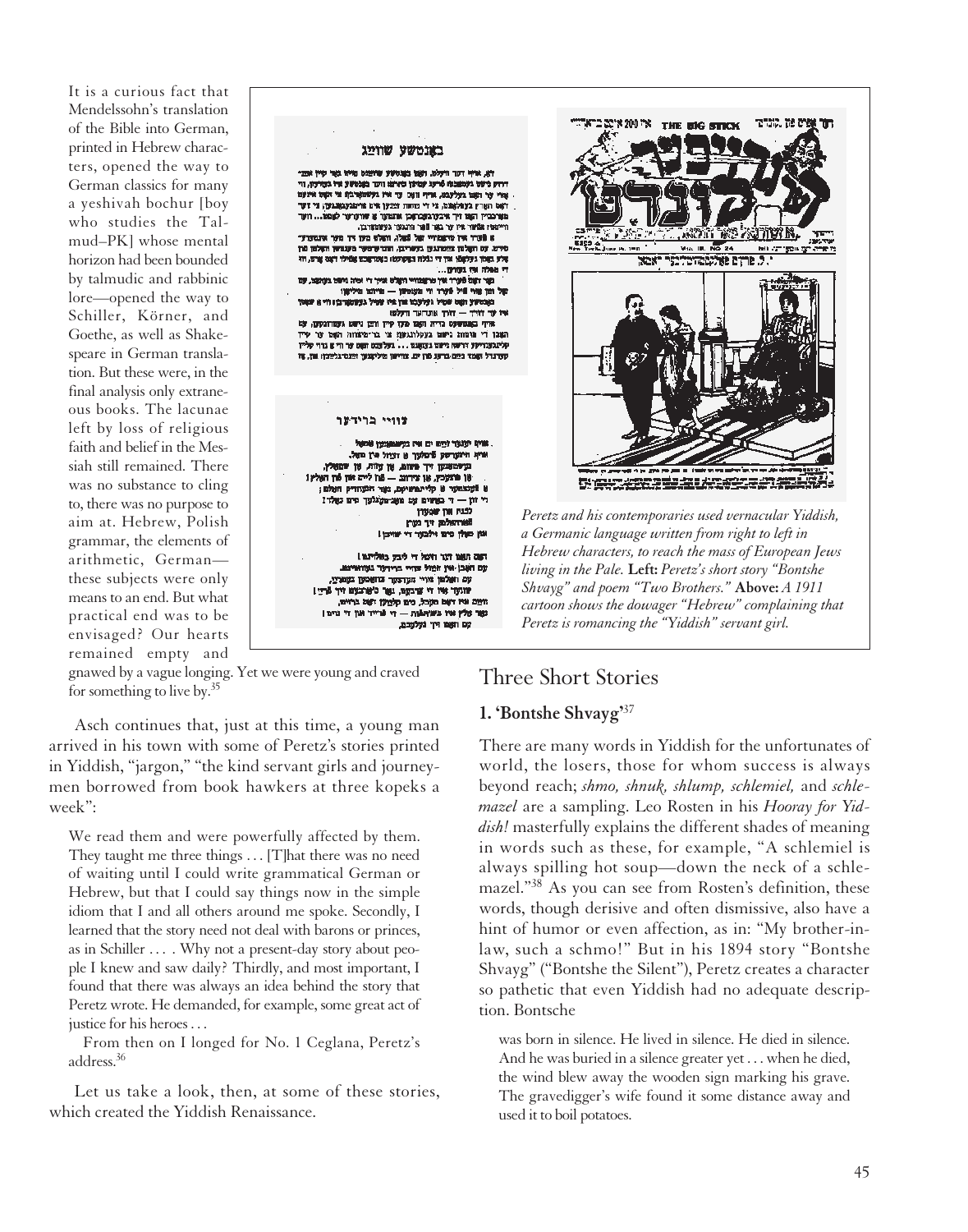Bontshe lived as he died, nameless, suffering, hated, even beaten by his own children! But through all this suffering Bontshe remained silent. "Not once in his whole life . . . did he complain to God or to man. Not once did he feel a drop of anger or cast an accusing glance at heaven." And it is for this silence, this acceptance of fate, that Bontshe is offered by the "heavenly tribunal" not only a place in Heaven, but anything he desires: "All heaven belongs to you. Ask for anything you wish; you can choose what you like." And what does Bontshe choose? "Well then," smiled Bontshe, "what I'd like most of all is a warm roll with fresh butter every morning."

Those familiar with this story always remember Bontshe's request for a "warm roll and fresh butter," but not the reaction of Heaven to this request. Depending on the translation, Peretz reports that the Holy Tribunal and the angels were "ashamed," "abashed," and "stunned" that a man had been reduced to so little. And, in a final irony, the angelic prosecutor, who had refused to present evidence against Bontshe, twists the knife, with a bitter laugh.

Ruth Wisse, in her book *I.L. Peretz and the Making of Modern Jewish Culture,* writes "When the story of Bontshe was dramatized in the Broadway production 'The World of Sholem Aleichem,' a halo of light was cast on him as he made this request."39 This suggestion of sainthood would not have occurred to Peretz's contemporaries, who understood that this story was a direct attack on the passivity of Jews in the face of oppression.

It is interesting to reflect on Lyndon LaRouche's recent discussion of the *underling,* drawn from Cassius's famous speech in Shakespeare's *Julius Caesar,* "The fault, dear Brutus, is not in our stars, / But in ourselves, that we are underlings." LaRouche writes,

The fight for freedom, now as before, is essentially a fight within the individual. It is a fight to uplift him, or her, from the habit of thinking like an underling. If you give them freedom for a moment or two, but do not remove the habit of being an underling from them, they will shuck off newly gained freedom, as it were this January's torn Christmas wrappings.<sup>40</sup>

So, poor, pathetic Bontshe Shvayg, offered anything by the tribunal, is unable to even conceive a desire for his own humanity, the greatest treasure that *can* be granted.

This was exactly the understanding Peretz's readers took from this story. Soon after it was published, "Bontshe Shvayg" became a major recruitment tool for the Bund, the Jewish socialist organization for which Peretz had great sympathy. It placed the responsibility for Jewish oppression on young Jews themselves, who acceded to that oppression. The story was read at clandestine Bund meetings in the same way that *We Shall Overcome* was sung at Civil Rights meetings in the 1960's. To the young Jews of Poland, the story almost shouted out, "Fight now for your humanity or you will be reduced to something so low it will shock the heavens!"

## **2. 'The Three Gifts'** <sup>41</sup>

This story is, along with Bontshe Shvayg, the best-loved of Peretz's stories, and is so poignant that I hesitate to summarize it, knowing that I will do it an injustice. Once read, it will never leave your thoughts.

A Jew dies—"after all, you can't live forever," is buried, the prayers are said, and his soul arrives at "the celestial court" to be judged. To the amazement of the presiding angels, when the poor soul's good and bad deeds are compared, they are found to be of equal weight! As his good deeds are not greater than the evil he has done on earth, he cannot be allowed into heaven; on the other hand, he cannot be sentenced to hell; he must remain a "vagabond," wandering the universe, homeless.

An angel takes pity on our poor soul and tells him that, times being what they are, even the angels can be bribed. That if the soul finds three rare and beautiful gifts for the angels, the gates of heaven will be opened. And so our soul wanders the earth searching for gifts, rare and beautiful, but encountering only mediocrity and wretchedness.

Despairing of ever changing his fate, he spies a rich Jew being robbed by bandits, who threaten to kill him if he mutters a word while they take his gold and jewels. The old Jew remains silent, thinking to himself, "The Lord giveth, the Lord taketh away, blessed be the name of the Lord! You're not born with it, and you can't take it with you." He remains silent until the thieves reach into a secret hiding place and take out a small bag. He attempts to scream "Don't touch that!" and is summarily murdered. The bandits greedily open the sack expecting to find the most valuable booty of all. "But they were bitterly mistaken. The blood was shed in vain. There was no silver, no gold, no jewelry in the bag. . . . Just a little soil. From the earth of Palestine, for his grave."

This was the first gift our poor soul gave the angels.

The second gift is a mere pin, but such a pin. Our poor soul removed it from the battered body of a beautiful young Jewess who was horribly executed for walking past a church on Sunday. When given a last wish, she asks only for a pin, with which she pins her dress to her flesh, so that her modesty will be preserved as her body is torn to pieces.

The last gift is a skullcap, taken from the body of an old Jew who is forced to walk the gauntlet for crimes nobody remembers. Barely surviving the beating, he real-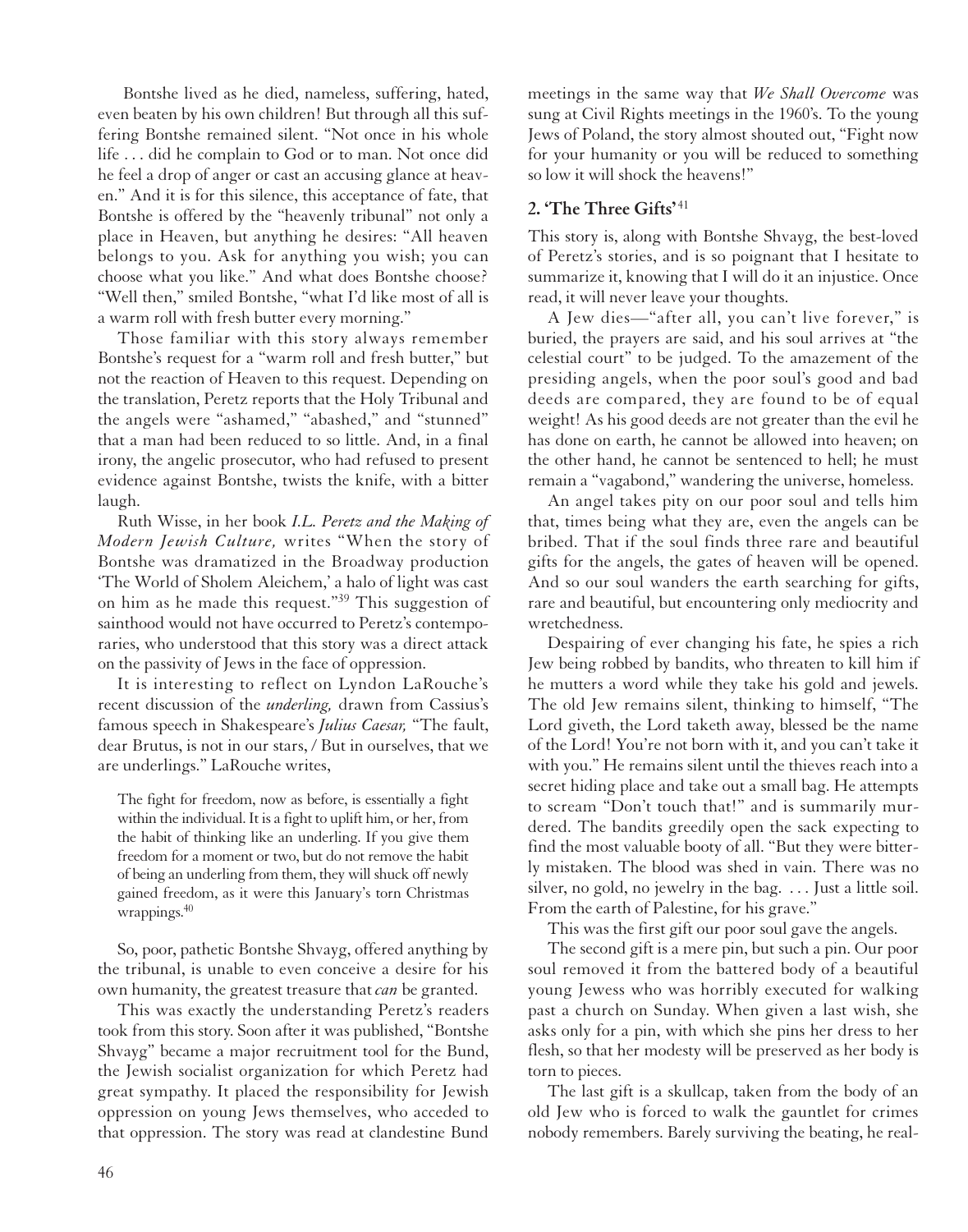

**Shtetl Life.** *This porter, waiting with his rope for work, could well be the protagonist of "Bontshe Shvayg."*





*A village "melamed" (teacher). The traditional one-class schoolroom instructed boys in the Bible and Talmud.*

izes his skullcap has fallen off half way through. Without hesitation, he goes back through the gauntlet, retrieves it, and dies bloody and battered from the beating.

*Ayzikl's expense."*

What is the intrinsic value of these three gifts? A bag of dirt, a bloody pin, and a torn skullcap are less than worthless, yet valuable enough to buy a ticket to heaven. From the narrowest standpoint, our poor soul is the Jewish people who, forced to roam the earth will find peace only if they maintain their relationship to their history, their individual dignity in the face of oppression, and to God.

But, isn't this a universal message? Is it only the Jewish people for whom this formula will succeed? Or is this not the key to humanity's successful future? The "Three Gifts," in particular, demonstrates what I emphasized in the Introduction: that the writers of the Yiddish Renaissance in general, and Peretz in particular, are powerful, world-class writers with a universal message. All three characters are faced with a horrific death, yet none grovel before their tormentors, and none of them are victims.

The rich Jew's bag of dirt is not some "blood and soil" relationship to Palestine, but an understanding that there is an historic basis for his life, that others have lived so he may live. The young Jewess preserves her modesty not for herself, as she will soon be ripped to pieces, but to demonstrate that she remains human whilst surrounded by once-human beasts. And the old man, who dies for his skullcap, is refusing to relinquish his relationship to the

Creator, a relationship which is, after all, the source of the past, present, and the future.

"The Three Gifts" is a brilliant work in the Jewish idiom which ennobles an audience from any background.

### **3. 'In the Mail Coach'**<sup>42</sup>

This is what I call a "train" story. Those who have read Sholem Aleichem are familiar with this genre. The author writes in the first person about individuals he meets on his journey. Through conversation, the author exposes, often humorously, the character flaws or ideologies of his acquaintances, usually to make a larger point, but often for the sheer fun of it.

By the way, this is also one of the important currents in Jewish humor. For example, the old joke:

A Jew and a Russian are sitting across from each other on a train. The Russian asks the Jew, "Why is it that you Jews are so smart?" The Jew replies, "Because we eat a magic food." The Russian asks, "Do you have any with you? Can I buy some of this magic food from you?" The Jew says, "Yes, for ten kopeks I will sell you some." The Russian gives the Jew ten kopeks and the Jew hands over a potato. The Russian takes a bite and says, "This is only a potato! I could buy one just like it in the market for one kopek!" The Jew replies, "See, you're getting smarter already!

But Peretz's train story is deadly serious and quite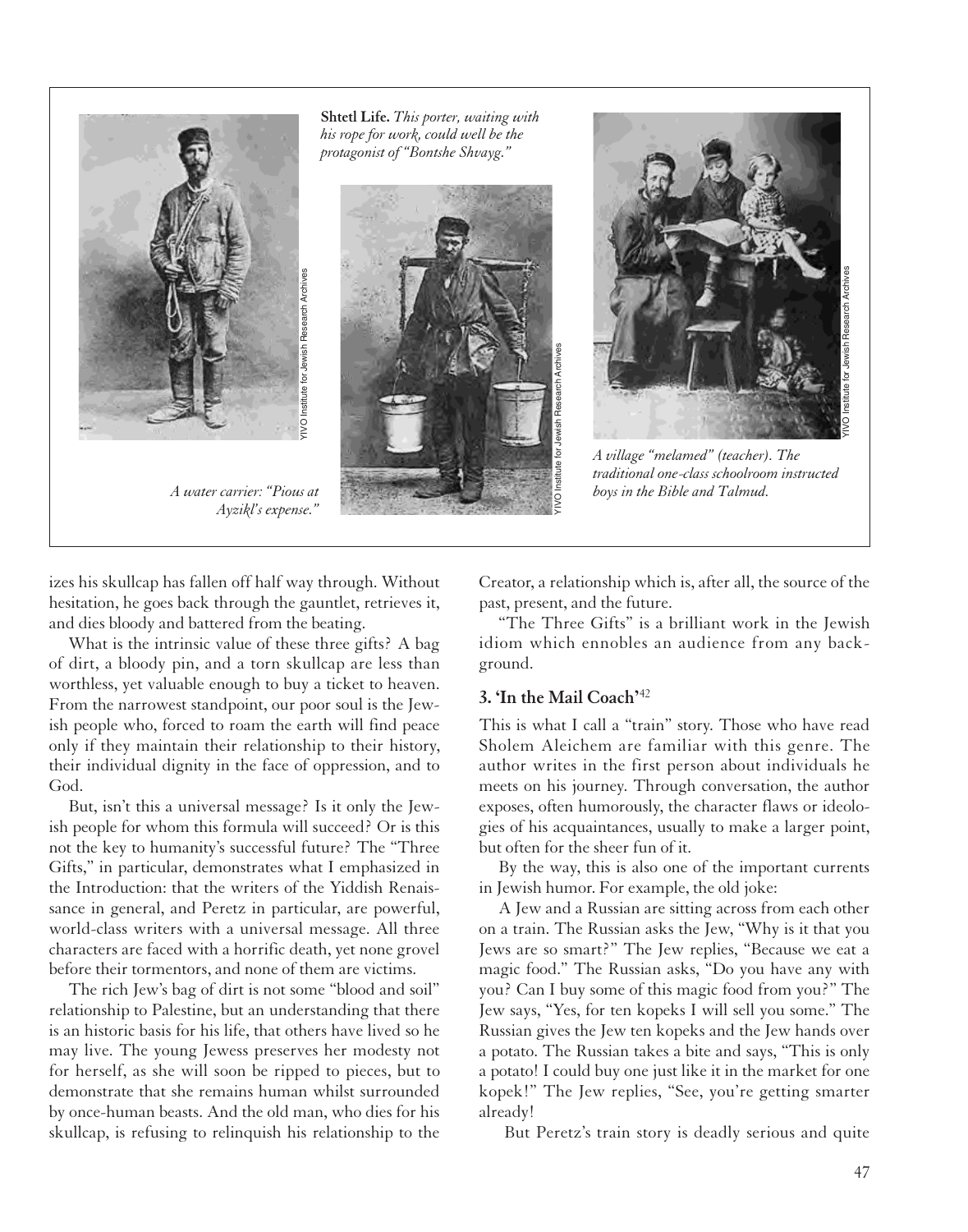ambitious. In thirteen pages he exposes the oppression of women by traditional Jewish society, *and* the effects of the growth of Polish anti-Semitism on the men and women of the Polish nation, both Jew and Gentile.

As I mentioned earlier, before the Yiddish Renaissance, the Yiddish language was a "kitchen" language, sufficient to discuss the banalities of home life and little more. In traditional Jewish life, the family model was the man spending his day in the study house (*besmedresh* or *beysmedresh*), while the women worked to support the family. As in most traditional societies, women were discouraged from any intellectual achievements. In this story, a young husband, met on the mail coach, tells Peretz of his wife's recent depression, and in the process a great deal about himself:

I was always in the beysmedresh, studying the Torah. I figured my wife was frightened to be alone all the time. But still that did not account for her crying. No, she's not frightened, she says. She is bored. . . . Bored? I don't even know what that means—I saw that she wandered about like a sleepwalker. Sometimes when I talked to her, she didn't hear me, sometimes she looked at the wall, lost in thought, just staring and staring, sometimes she moved her lips but not a sound came out. What is to be bored? Something for women only no doubt. These women are an unknown tribe. A man is not bored, a man has no time to be bored. A man is either hungry or full, he is involved in business affairs, or he is in the study house, or he sleeps. If he has an extra minute, he smokes a pipe—but bored?

So I said to her, "Do something!" She wants to "read" she told me. "Reading" was also a strange concept to me, even though there are already Jews among us, especially those who had learned to write in the profane tongue who "read" books and newspapers instead of studying the sacred texts. . . . Read what? Polish, German, even the Yiddish translation of the Bible, so long as it is something to read.

But there are no books in the town so, the young husband gives in to his wife's pleading. If I can't read books, I want to study the holy books like you do.

I make it clear to her that Talmud is not a storybook, that it is not meant for women, that the Gemara<sup>43</sup> even teaches that women are not permitted to study the Talmud, which is holy. But nothing helped. If the people of Konskivola had known, they would have stoned me. And they would have been right! I won't go into all the details—I'll be brief. She begged me, she cried, she swooned, she carried on for so long that I finally gave in.

The young husband finds that his wife falls asleep as soon as he begins translating the holy books. Luckily, he is able to purchase a crate of "storybooks," and the situa-

tion is reversed. Now, his wife reads a story to him each evening, and he falls asleep.

Soon his young acquaintance arrives at his destination. Left alone, Peretz muses about what he has just heard:

Two separate worlds, a man's world and a woman's world. . . . When he reads, she falls asleep; when she reads, he falls asleep. It is not enough that we have different sects . . . —but we are also divided into males and females, so that in each and every narrow, damp, squalid Jewish home there are two distinct worlds.

When he reads, she falls asleep; when she reads, he falls asleep. At the least, I think, we ought to unite the two worlds. It is the debt of every Yiddish writer—but Yiddish writers have too many debts of their own. If only we had some supplement to our income!

As he ruminates, another passenger enters the coach; an old acquaintance and childhood friend:

It's unbelievable, I think. It really is Janek Polniewski, the town administrator's son; it really is my old friend who wanted to embrace the whole world and kiss each part, except for the disgusting warts that needed to be excised! But who can tell these days? Perhaps he has become an anti-Semite; perhaps we Jews are today's warts that have to be excised from Europe's beautiful nose. Perhaps he will survey me with a pair of cold eyes, even hug and kiss me, but say I am different from the other Jews.

But I was mistaken. Polnieski recognized me and fell on my neck, and before I even had time to raise the question, he asked me what I thought of the vile anti-Semitism.

As they catch up on their lost years, Polniewski tells the sad story of a young, beautiful, married, but lonely, Jewish neighbor he befriended. Peretz begins to imagine the end of this story. His friend a seducer who would "arouse an unhappy, repressed Jewish woman's heart to the peals of sweet, romantic music, to a new, wild, unknown or long-forgotten emotion, to kiss, and then adieu! Close the door, and leave her to a life of gall and wormwood . . . ."

But Peretz stops himself, realizing that his suspicions are unfounded. "We are so glutted with poison, with bitterness and hatred, that when we are offered bread and salt we are sure that it is contaminated." The poison of anti-Semitism works two ways. It not only poisons the minds of the Poles, but of the Jews as well. In an atmosphere such as this, "when the hand trembles with compassion, the eyes fill with tears of pity, and the lips speak words of comfort, we find it hard to believe! We too have been infected, the epidemic is upon us too."

"In the Mail Coach" ends with an ironic and bittersweet twist which unites the two strands of this story. I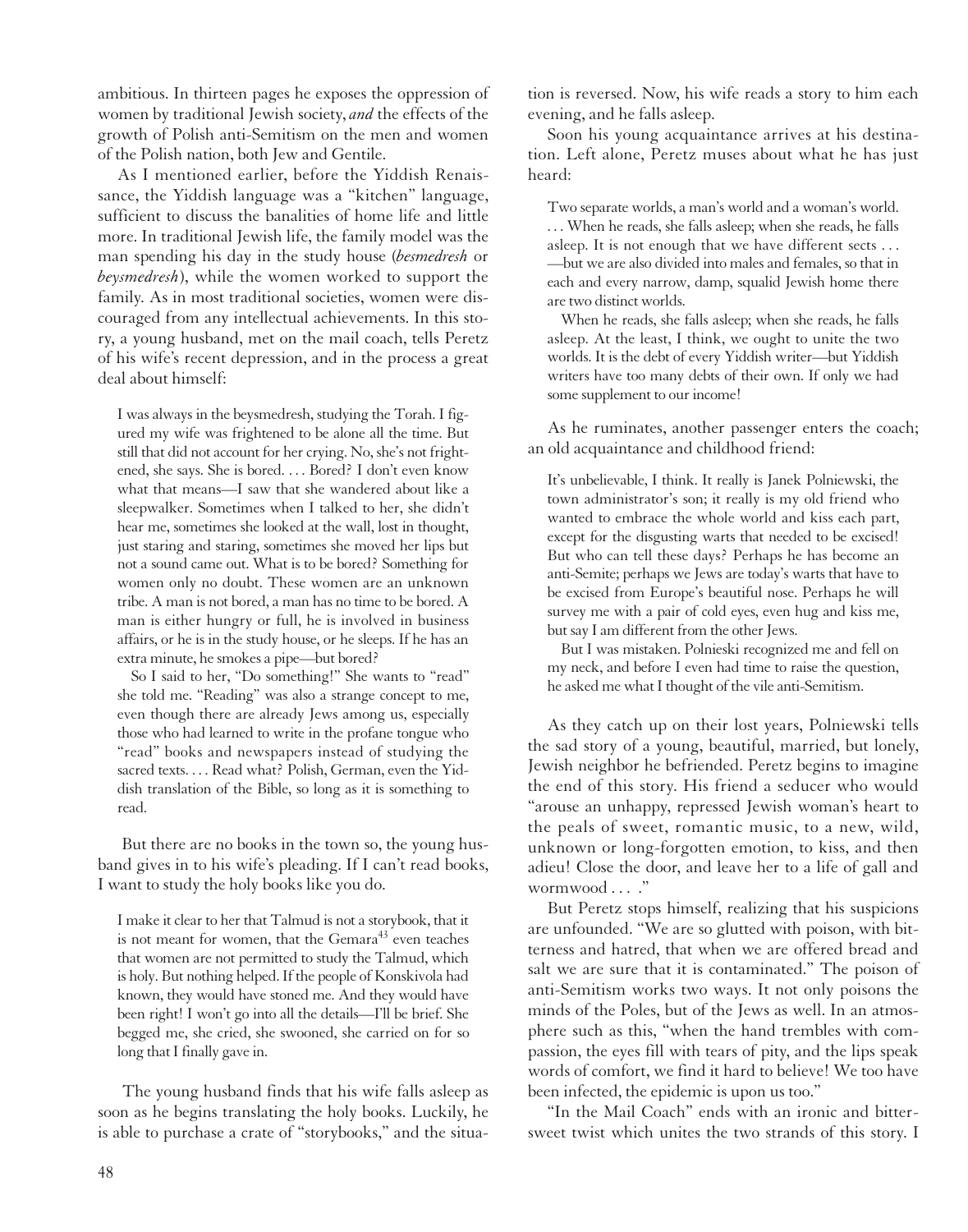

will not ruin the ending for you, in the hope that you will soon read this story yourself.

# Essays and Social Writings

To the world around him, the educated Jew seemed a conundrum. Cultured, conversant in many European tongues, familiar with the literature and music of Europe, why then maintain an identification with the teeming ghetto or the impoverished shtetl? Even the great Moses Mendelssohn was challenged, in his time, why he did not convert to Christianity!

But to thinkers like Peretz, it was not difficult to imagine a Poland where every religious and language group flourished, yet a nation was built. Addressing the world-federalists of his day, Peretz wrote, "We too hope for a common humanity, but we shall never attain it your way. We shall never get to it by destroying languages, or by annihilating separate peoples, or by extirpating differing civilizations."<sup>44</sup>

Peretz loved his people, the Jews. He loved them as a patriot loves his nation above all other nations, but not to the detriment of other nations. He thought his religion and cultural traditions beautiful, and worth preserving; a rare jewel of historic and intrinsic value, not just for the Jews but for the outside world as well. He was willing to enter into social and intellectual discourse with the thinkers of the world, but always he remembered his father's "They can't put the whole world in jail," and his mother's "Pious at Ayzikl's expense."

The fight therefore, was to progress as a people, to break out of the ghetto, to act in the world, but to preserve traditions and religion.

In his essay "Education," Peretz outlines his program:

Our program is education. We want to educate our people. We want to transform fools into sages, fanatics into enlightened human beings, idlers into useful, decent workers who live by labor and thereby benefit our entire community.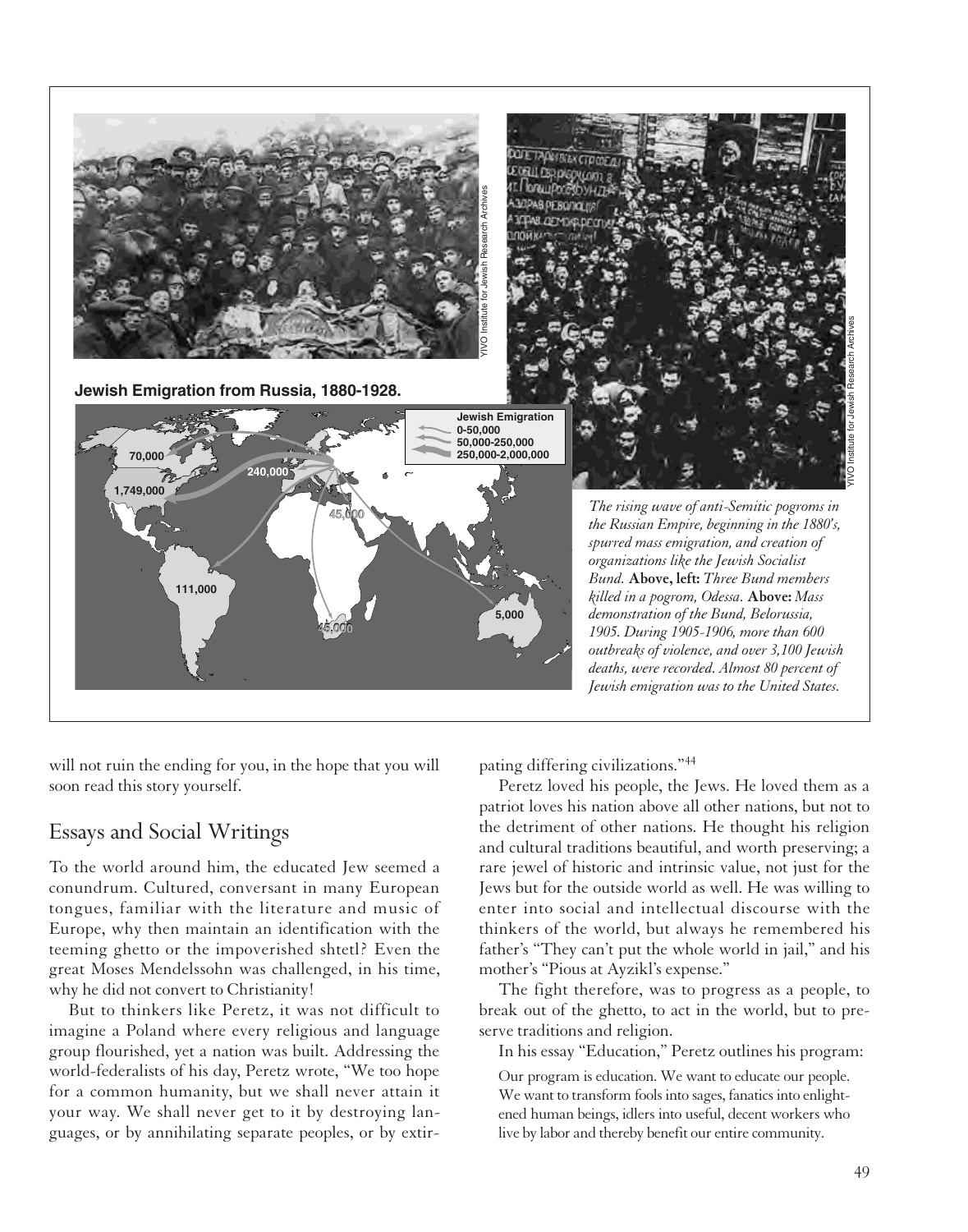Our enemies speak of all Jews as parasites, criminals, rascals. Our detractors say that the Jewish brain is a rotten weed, the Jewish heart is made of flint, the Jewish skin is in a state of decay, and all our limbs are crooked and lame.

Our chauvinists, on the other hand, maintain that Israel is God's only beloved child, that his cradle is faith, his pillow is trust, his swaddling-clothes are parchments from Solomon's Temple.

We simply say: Jews are human beings just like all others. We have our good qualities and we also have our faults. We are not Gods and we are not devils, merely human beings. We hold that human beings need education, need to learn unceasingly, need to grow daily in wisdom, goodness and refinement.

Although we Jews are, by nature, like other peoples, nevertheless we do somehow behave differently, because our historic experience has made us different. We have had as our schoolmaster—the *Galuth* [the Diaspora; from the Hebrew *galut,* meaning exile, banishment–PK].45

Jews, wrote Peretz, must know at least three languages. "As Jews we must know Hebrew; but as educated people, as living active human beings, we must also know the language of the land. Hebrew is the tongue of our religion and nationality, but we also need the tongue of the state we dwell in, the tongue of our general education and of our daily affairs."

As for Yiddish, "The question is answered by the reality about us. The third language exists. Three million people speak it. If we want to educate these three million Jews, we cannot wait until they acquire a thorough knowledge of other tongues."46

Peretz did not regard Yiddish as sacrosanct, but rather as a tool which must be developed to serve a purpose. In the essay "What Is Missing in Our Literature?," Peretz excoriates the Yiddish writers who simply copied their contemporaries in Europe, creating a cold, sterile language. "The supreme form of will power for them [Yiddish writers–PK] must be their own distinctive character, original form. We must get out of the ghetto and see the world—but with Jewish eyes."47

## **Politics**

I.L. Peretz was a socialist. This meant in late-Nineteenth-century Poland that he was a member of the Jewish Socialist Bund. His interest in socialist politics began shortly after he arrived in Warsaw and continued during the 1890's. The Bund was an underground movement whose clandestine meetings were often broken up by Czarist police, its members sent to prison or exile.

It was illegal to publish a newspaper during this time without the approval of the censor. As the censor would not approve a Yiddish-language newspaper, Peretz and

friends proposed a flyer for the Jewish holidays which was approved. As there was a Jewish Holiday almost every month, Peretz was able to publish 17 issues between 1894 and 1896 of *Yontef Bletlekh* (Holiday Pages), but filled with political articles!

The newspaper became extremely popular and was distributed all over Poland. Soon police began to suspect Peretz as they found his newspaper, and his other works, in almost every worker's house they raided. As I mentioned earlier, his story "Bontshe Shvayg," was often read aloud at secret meetings, and was particularly effective in recruiting young workers. In 1895, his house was searched, but nothing "incriminating" was found.

Finally, in 1899, Peretz was arrested while attending a meeting which had been approved by the police because they were told it was an engagement party. The meeting was raided, and Peretz was sent to the Tenth Pavilion of the Warsaw Citadel, a prison for political prisoners.<sup>48</sup>

After his imprisonment, Peretz continued a rocky relationship with the "movement." He announced in his 1906 essay "Hope and Fear,"

My heart is with you.

My eye cannot have its fill of your flaming flag. My ear never tires of listening to your sonorous song.

My heart is with you. Sated should every man be and his home flooded with light. Free should every man be, free to fashion his life, free to chose his work.

When you clench your fists at those who would stifle the free word in your throat and still the burning protest on your lips—I rejoice: I pray to God to sharpen your teeth. Yea, when you march upon Sodom ready to rend and tear, my soul is with you. Sureness of our victory fills me with warmth and makes me drunk as old wine.

And Yet. . . .

And yet I have my fear of you.

His fear is that his socialist comrades will submerge the cultures of Europe, and particularly Jewish culture, in one great, gray bureaucracy.

With real joy I see you tear down the walls of Sodom. But my heart trembles lest you build on its ruins a new, worse Sodom—more cold, more gloomy!

True, there will be no homes without windows, but the souls will be shrouded in mist.

True all bodies will be well fed, but spirits will go hungry.

True, no wail of woe will be audible but the eagle—the human spirit—will stand with clipped wings at the same trough beside the cow and ox.<sup>49</sup>

No idle fear, as many of his comrades from this movement played major roles in the Russian Revolution, and were later liquidated by Stalin.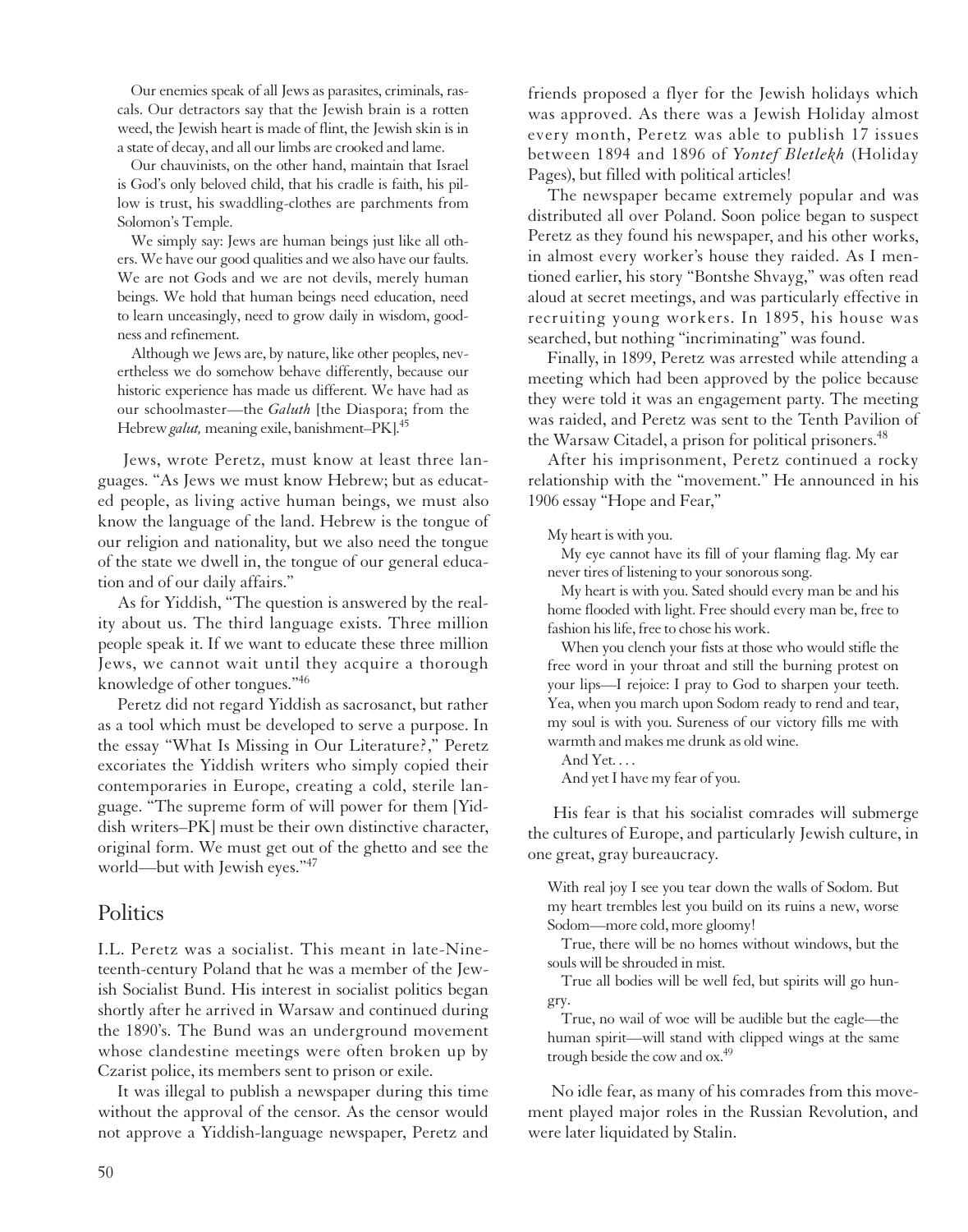

*Martyred Israeli Prime Minister Yitzhak Rabin, Palestinian Authority President Yassir Arafat, and President Clinton.*

*Jewish theologian Rabbi Abraham Heschel (left) joins Dr. Martin Luther King, Jr., anti-Vietnam War demonstration, Arlington National Cemetery, 1960's.*



Despite his trepidation, Peretz continued his relationship with the Bund. To give you a flavor of the times, let me quote to you, in full, a description of Peretz's 50th birthday party and 25th jubilee as a writer:

The guests were in an elevated mood when there was a ring at the door and two young, unknown personages let themselves in. They were poorly dressed workingmen. They spoke quietly with Peretz and asked him to go with them into another room. Peretz excused himself from the committee and went into another room with the two young people. A few minutes later he emerged with his face alight with enthusiasm; in his hand was an old book. The workers quietly left and then Peretz called out, "Do you know who that was? A delegation from the Bund. They sent me an official greeting with this gift." The Polish-speaking guests grew pale with fright and looked towards the door. In the word "Bund" they smelled Siberia and the gallows. Dineson [Peretz's associate–PK] calmed them down with a quiet act. The official greeting of the Bund he cautiously removed from Peretz's hand and burned in the lighted candle on the table. He gathered the ashes carefully on a piece of paper and threw them into an ash tray. The book, a copy of Peretz's Yiddish Library, Peretz hid deep among his most precious documents that he held dear his whole life.

The book, greasy, smeared, torn-up from use, came from

the Tenth Pavilion, where it has been secretly circulated from one political prisoner to the next. Many single letters were underlined with pencil which encoded messages from one prisoner to the next. After this event Peretz would write with deep sincerity, "I belong to no party, but I feel closest to the Bund." And years later he would say, "I found my Socialism in the Prophets of the Bible."50

## Conclusion

Yes, it is true that the Yiddish Renaissance was the flowering of a language, once mere jargon, resulting in great literature, but it is more than that.

Look back at what Sholem Asch wrote in "My First Meeting with Peretz." Young Jewish men and women throughout the Pale of Settlement and in Russia had absorbed the lessons of the *maskilim,* the Jewish Enlightenment. Eagerly they studied German and Polish, read Schiller and Shakespeare, and loved what they read. But, and this is the nub of the matter, they asked, "What about us? What do we contribute? We Jews, with our history, religion, folkways, our sense of humor, what do we contribute?" It was I.L. Peretz, along with a few others, who answered the question for them.

Of course, all of this discussion is colored by the fact that the culture which spawned these questioning youth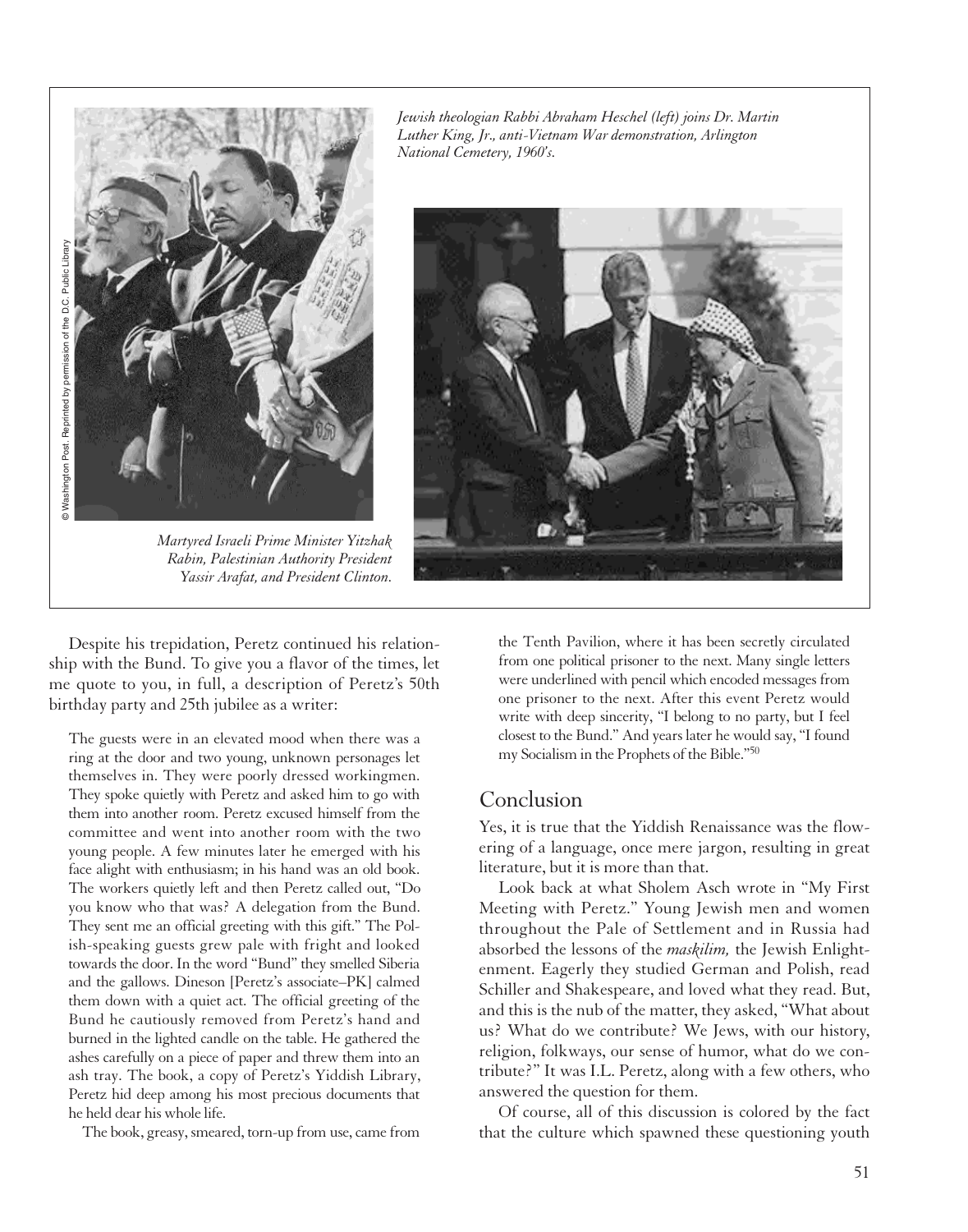was destroyed; their institutions blasted and burned, and the next generation of poets and writers exterminated.

Yet, if one takes seriously the beautiful notion that each of the world's people is an invaluable gem on a single necklace; then it is a powerful memorial to these writers that, despite the obscuring veil of translation, their efforts still sparkle and glisten.

In the two great centers of Jewish life today, the U.S.A. and Israel, the Yiddish language is almost gone, a victim of American assimilation and modern Hebrew. Yet, if we look back on the best of America in the Twentieth century—the trade union movement, the New Deal, the Civil Rights movement, musical performance, and scientific progress—it is to I.L. Peretz's credit (and that of his collaborators) that the children and grandchildren of his contemporaries played so important and critical a role in all these areas. And this holds true for Israel as well. I.L. Peretz and his friends would have recognized in martyred Yitzhak Rabin a soulmate, and in Ariel Sharon an inveterate enemy. As Peretz wrote,

[B]ecause we are eternally unhappy guests forced to eat at the tables of other peoples, we aspire all the more toward one world, humanity is our holiest ideal, and sheer egoism compels us to the purest love of mankind as a whole. For, we rightly feel that as long as universal love does not tri-<br> **FOOTNOTES**<br> *See the Bibliography for full publication information*.

umph over envy, hatred, discord, and war, we shall not prosper. Hence, our constant prayer is for peace on earth; our hearts are like a sponge, receptive to all the newest humanitarian ideas; and our sympathy goes out to all the unfortunate, all the exiled, all the oppressed.<sup>51</sup>

It is sad, but true, that on the 150th birthday of I.L. Peretz, his original Yiddish writings can be read only by an aging population which diminishes with each passing year. Nevertheless, efforts should be made to keep the Yiddish Renaissance alive, if only through translation, not only to preserve a great literature, but because, as Lyndon LaRouche wrote in his essay, "Music, Judaism, and Hitler,"

[T]he Yiddish Renaissance of Germany and Eastern Europe bequeathed to posterity great gifts to which posterity must turn fond attention whenever the name of "Jew" is spoken. With that, every Christian bearing the legacy of Augustine must concur. To deny the Jews hated by Adolf Hitler their claim to that honor, is to subject those who suffered to a virtual second Holocaust, a holocaust of deadly silence, a virtual denial that those millions of victims ever existed except as a mass of nameless dead.<sup>52</sup>

Happy Birthday, Yitzhok Leibush Peretz. Mazel Tov!

#### **FOOTNOTES**

- 1. In a 1965 bibliographical archive, there were 9,499 items on Peretz, 5,719 on Sholem Aleichem, and 3,401 on Mendele Mocher Sforim. *Three Great Classic Writers of Modern Yiddish Literature,* Vol. III, p. 9.
- 2. Helga Zepp LaRouche, "What it Takes To Be a World-Historical Leader Today," *Fidelio,* Summer 1999. This issue of Fidelio also includes "Philosophical Vignettes from the Political Life of Moses Mendelssohn," by David Shavin, and "Moses Mendelssohn and the Bach Tradition," by Steven P. Meyer.
- 3. For example, the following (non-Yiddish) writers had the greatest influence on Peretz: Heine, Goethe, Wyspianski, Gorky, Checkov, Mickiewicz, Bjornson, Maeterlinck and the Polish positivist current. *Three Great Classic Writers, op. cit.,* p. 9.
- 4. Adam Zamoyski, *The Polish Way,* p. 23.
- 5. *Ibid,* p. 38.
- 6. Norman Davies, *The Heart of Europe,* p. 342.
- 7. *Ibid,* pp. 316-317.
- 8. *The Polish Way,* p. 256.
- 9. *Ibid,* p. 257.
- 10. Kenneth Kronberg, "The Russian Orthodox Church and the Rise of Nazi Anti-Semitism."
- 11. Ralph Mahler, *Hasidism and the Jewish Enlightenment,* pp. 4-5.
- 12. *Ibid,* pp. 15-16.
- 13. Mendele Mocher Sephorim, *The Nag,* p. 70.
- 14. *The Polish Way,* p. 115.
- 15. The "Blood Libel" was the accusation that Jews use the blood of Christian children to make the matzoh used in the Passover service.
- 16. Zamość web site: www.ovpm.org/ovpm/sites/azamos.html
- 17. *Three Great Classic Writers, op. cit.,* p. 17.
- 18. *Ibid.,* "My Memoirs."
- 19. *Ibid.*
- 20. *Ibid.*
- 21. *Ibid.,* p. 19.
- 22. *The I.L Peretz Reader,* p. 270.
- 23. Ritual washing of hands is performed by Orthodox Jews before each meal.
- 24. *Peretz Reader, op. cit.,* p. 295.
- 25. "My Memoirs," *op. cit.*
- 26. *Ibid.* Wearing a short coat, rather than the long one associated with Orthodoxy, was a sign of an enlightened Jew. The short coat was also called the "German Style," in reference to the followers of Mendelssohn.
- 27. *Ibid,* p. 20.
- 28. *Ibid.*
- 29. *Ibid,* p. 24.
- 30. *Ibid,* p. 25.
- 31. *Ibid,* p. 29.
- 32. *Ibid,* p. 31.
- 33. *Ibid,* p. 367.
- 34. *Ibid,* p. 113. [This passage was omitted from the 1908 final version of the poem, "perhaps [because] Peretz no longer felt these constraints as sharply in later years" (*Peretz Reader,* ed. by Ruth R. Wisse). Or, perhaps, because Peretz judged the Yiddish Renaissance authors to have succeeded in expanding the ability of the language to express profound ideas.–Ed.]
- 35. *Ibid,* p. 57.
- 36. *Ibid,* p. 57. On p. 65, here's what an old *maskil* sounds like, trying